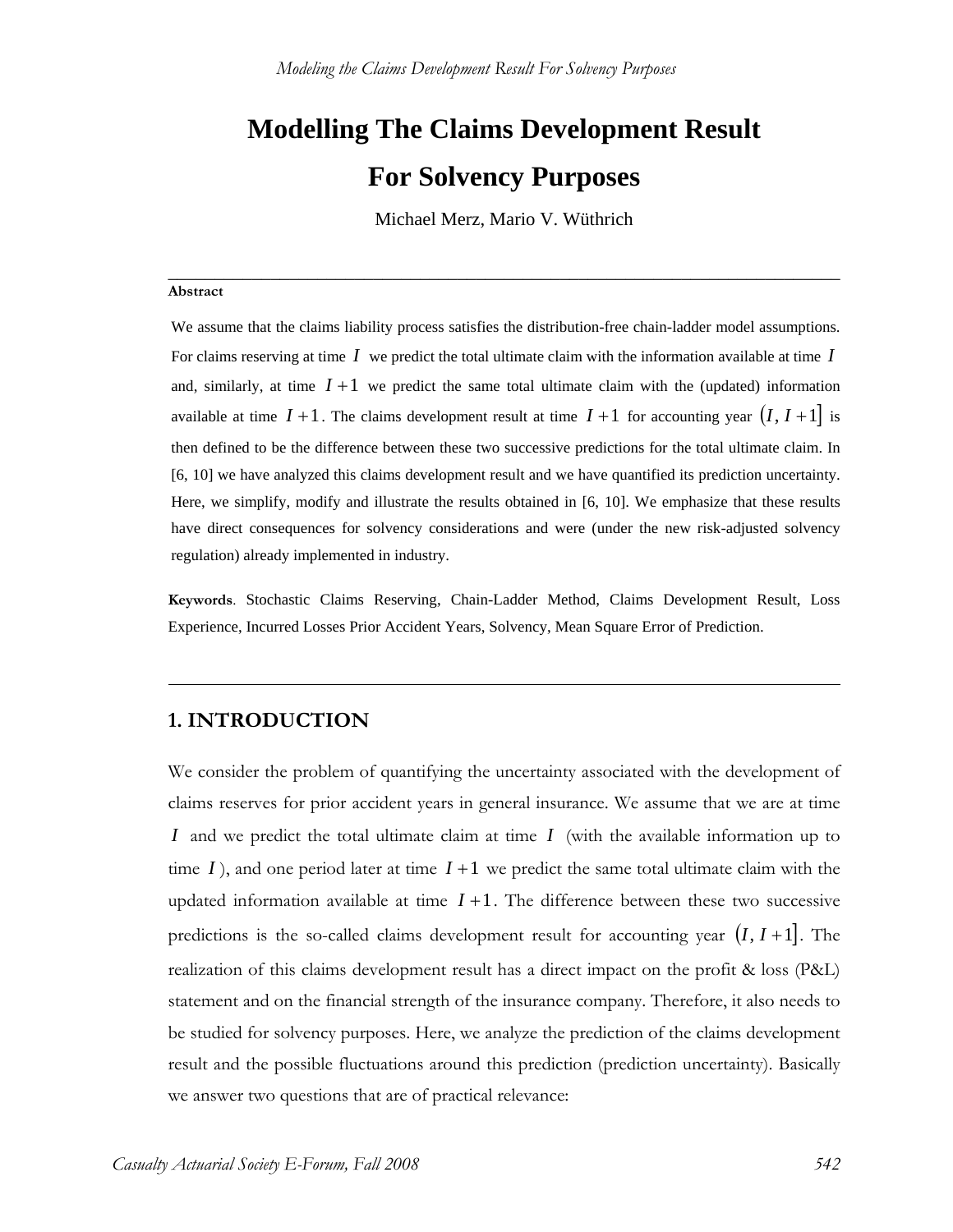(a) In general, one predicts the claims development result for accounting year  $(I, I + 1]$ in the budget statement at time  $I_{\text{bv}}$  0. We analyze the uncertainty in this prediction. This is a *prospective view*: "how far can the realization of the claims development result deviate from 0?"

Remark: we discuss below, why the claims development result is predicted by 0.

(b) In the P&L statement at time  $I+1$  one then obtains an observation for the claims development result. We analyze whether this observation is within a reasonable range around 0 or whether it is an outlier. This is a *retrospective view*. Moreover, we discuss the possible categorization of this uncertainty.

So let us start with the description of the budget statement and of the P&L statement, for an example we refer to Table 1. The budget values at Jan. 1, year *I* , are predicted values for the next accounting year  $(I, I + 1]$ . The P&L statement are then the observed values at the end of this accounting year  $(I, I+1]$ .

Positions a) and b) correspond to the premium income and its associated claims (generated by the premium liability). Position d) corresponds to expenses such as acquisition expenses, head office expenses, etc. Position e) corresponds to the financial returns generated on the balance sheet/assets. All these positions are typically well-understood. They are predicted at Jan. 1, year *I* (budget values) and one has their observations at Dec. 31, year *I* in the P&L statement, which describes the financial closing of the insurance company for accounting year  $(I, I+1]$ .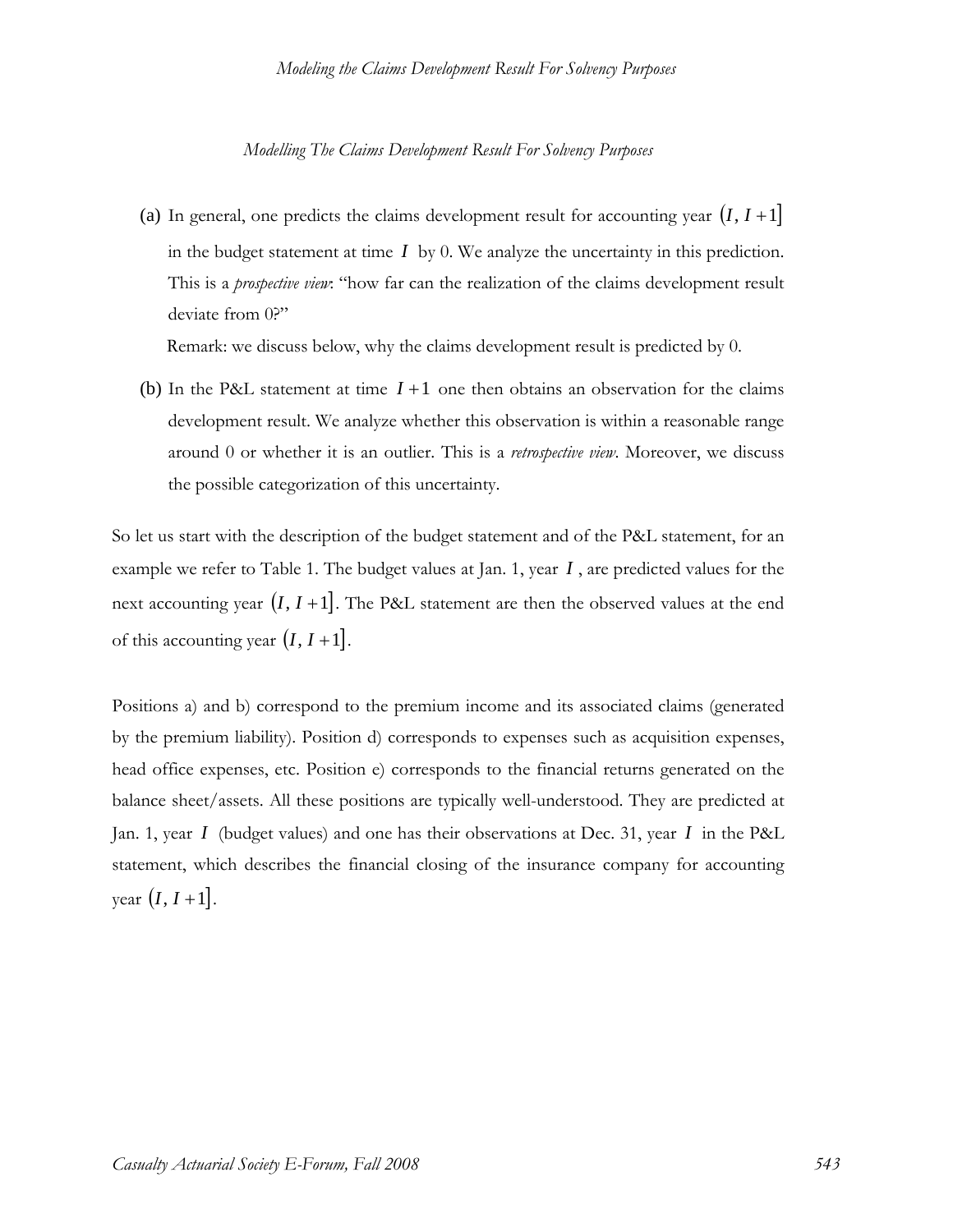|                                                         | budget values       | P&L statement        |
|---------------------------------------------------------|---------------------|----------------------|
|                                                         | at Jan. 1, year $I$ | at Dec. 31, year $I$ |
| premiums earned<br><sub>a</sub>                         | 4'000'000           | 4'020'000            |
| claims incurred current accident year<br>b)             | $-3'200'000$        | $-3'240'000$         |
| loss experience prior accident years<br>$\mathcal{C}$ ) | $\left( \right)$    | $-40'000$            |
| underwriting and other expenses<br>d)                   | $-1'000'000$        | $-990'000$           |
| investment income<br>e)                                 | 600'000             | 610'000              |
| income before taxes                                     | 400'000             | 360'000              |

*Modelling The Claims Development Result For Solvency Purposes* 

Table 1: Income statement, in \$ 1'000

However, position c), "loss experience prior accident years", is often much less understood. It corresponds to the difference between the claims reserves at time  $t = I$  and at time  $t = I + 1$  adjusted for the claim payments during accounting year  $(I, I + 1]$  for claims with accident years prior to accounting year *I* . In the sequel we will denote this position by the **claims development result** (CDR). We analyze this position within the framework of the distribution-free chain-ladder (CL) method. This is described below.

#### **Short-term vs. long-term view**

In the classical claims reserving literature, one usually studies the total uncertainty in the claims development until the total ultimate claim is finally settled. For the distribution-free CL method this has first been done by Mack [7]. The study of the total uncertainty of the full run-off is a *long-term view*. This classical view in claims reserving is very important for solving solvency questions, and almost all stochastic claims reserving methods which have been proposed up to now concentrate on this long term view (see Wüthrich-Merz [9]). However, in the present work we concentrate on a second important view, the *short-term view*. The short-term view is important for a variety of reasons: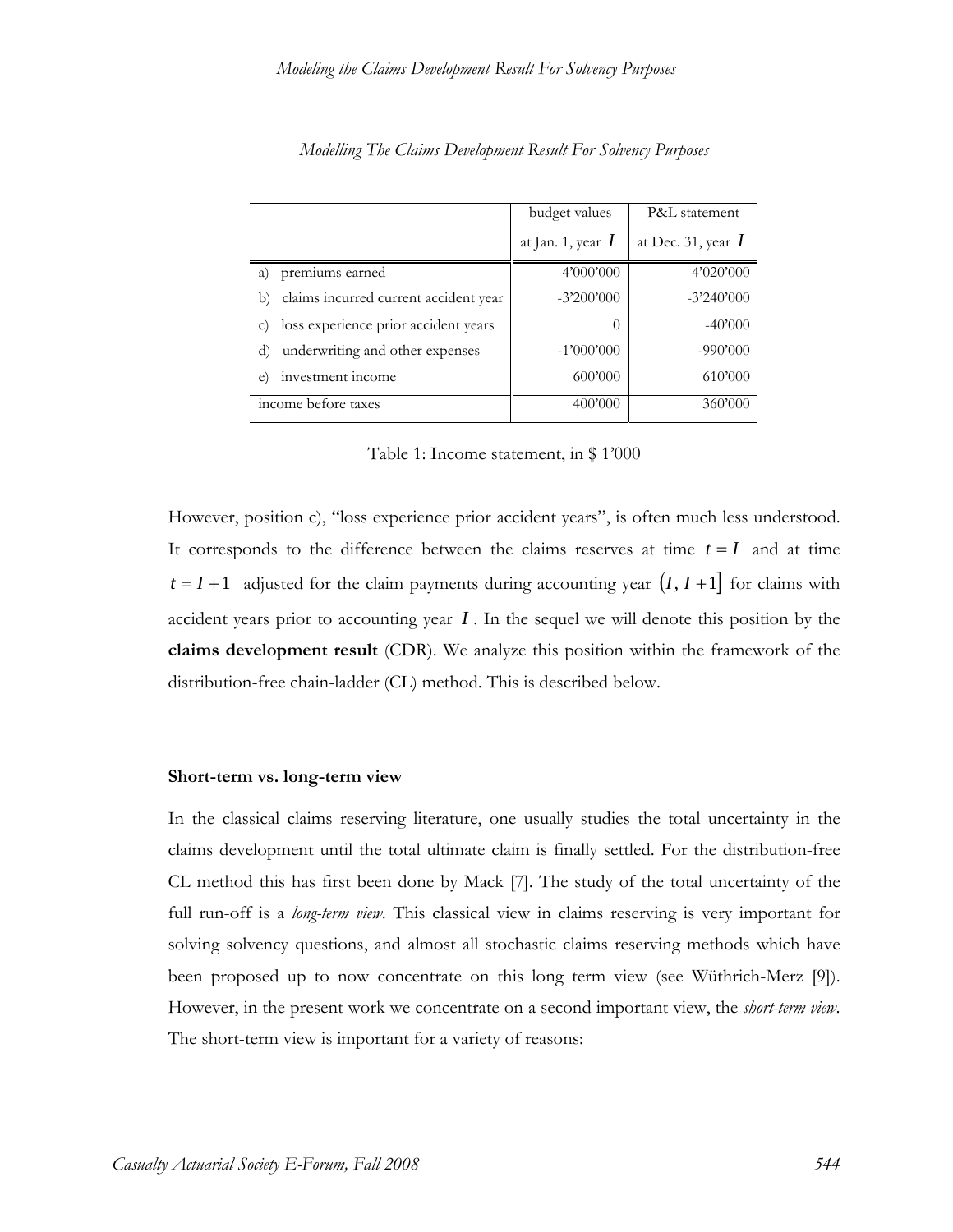- If the short-term behaviour is not adequate, the company may simply not get to the "long-term", because it will be declared insolvent before it gets to the long term.
- A short-term view is relevant for management decisions, as actions need to be taken on a regular basis. Note that most actions in an insurance company are usually done on a yearly basis. These are for example financial closings, pricing of insurance products, premium adjustments, etc.
- Reflected through the annual financial statements and reports, the short-term performance of the company is of interest and importance to regulators, clients, investors, rating agencies, stock-markets, etc. Its consistency will ultimately have an impact on the financial strength and the reputation of the company in the insurance market.

Hence our goal is to study the development of the claims reserves on a yearly basis where we assume that the claims development process satisfies the assumptions of the distributionfree chain-ladder model. Our main results, Results 3.1-3.3 and 3.5 below, give an improved version of the results obtained in [6, 10]. De Felice-Moriconi [4] have implemented similar ideas referring to the random variable representing the "Year-End Obligations" of the insurer instead of the CDR. They obtained similar formulas for the prediction error and verified the numerical results with the help of the bootstrap method. They have noticed that their results for aggregated accident years always lie below the analytical ones obtained in [6]. The reason for this is that there is one redundant term in (4.25) of [6]. This is now corrected, see formula (A.4) below. Let us mention that the ideas presented in [6, 10] were already successfully implemented in practice. Prediction error estimates of Year-End Obligations in the overdispersed Poisson model have been derived by ISVAP [5] in a field study on a large sample of Italian MTPL companies. A field study in line with [6, 10] has been published by AISAM-ACME [1]. Moreover, we would also like to mention that during the writing of this paper we have learned that simultaneously similar ideas have been developed by Böhm-Glaab [2].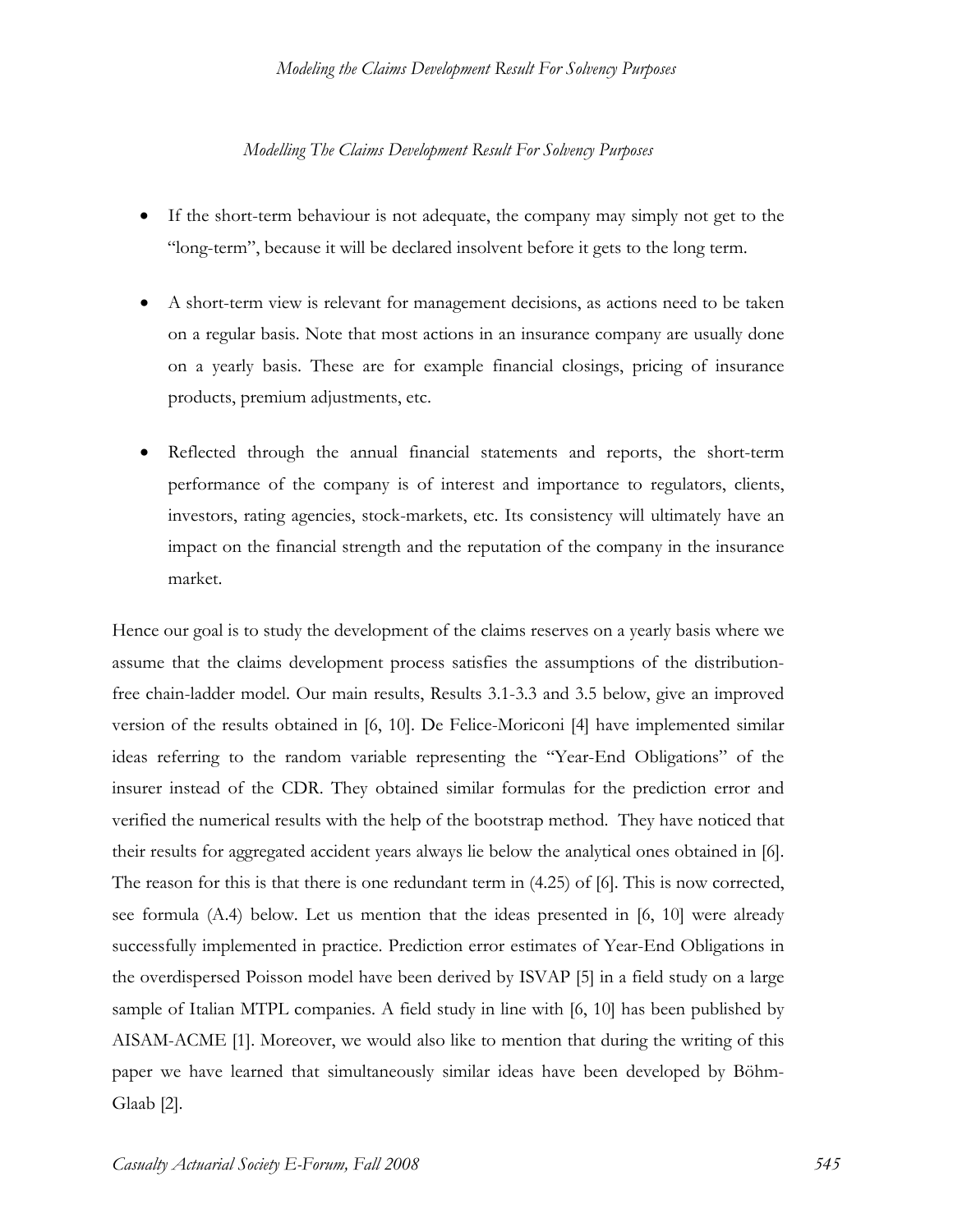# **2. METHODOLOGY**

# **2.1 Notation**

We denote cumulative payments for accident year  $i \in \{0, ..., I\}$  until development year  $j \in \{0, ..., J\}$  by  $C_{i,j}$ . This means that the ultimate claim for accident year *i* is given by  $C_{i,j}$ . For simplicity, we assume that  $I = J$  (note that all our results can be generalized to the case  $I > J$ ). Then the outstanding loss liabilities for accident year  $i \in \{0, ..., I\}$  at time  $t = I$ are given by

$$
R_i^I = C_{i,J} - C_{i,I-i},
$$
\n(2.1)

and at time  $t = I + 1$  they are given by

$$
R_i^{I+1} = C_{i,J} - C_{i,I-i+1}.
$$
\n(2.2)

Let

$$
D_{I} = \left\{ C_{i,j}; i+j \leq I \text{ and } i \leq I \right\}
$$
 (2.3)

denote the claims data available at time  $t = I$  and

$$
D_{I+1} = \{C_{i,j}; i+j \le I+1 \text{ and } i \le I\} = D_I \cup \{C_{i,I-i+1}; i \le I\}
$$
 (2.4)

denote the claims data available one period later, at time  $t = I + 1$ . That is, if we go one step ahead in time from *I* to  $I + 1$ , we obtain new observations  $\{C_{i,I-i+1}; i \leq I\}$  on the new diagonal of the claims development triangle (cf. Figure 1). More formally, this means that we get an enlargement of the  $\sigma$ -field generated by the observations  $D<sub>I</sub>$  to the  $\sigma$ -field generated by the observations  $D_{I+1}$ , i.e.

$$
\sigma(D_I) \to \sigma(D_{I+1}). \tag{2.5}
$$

# **2.2 Distribution-free chain-ladder method**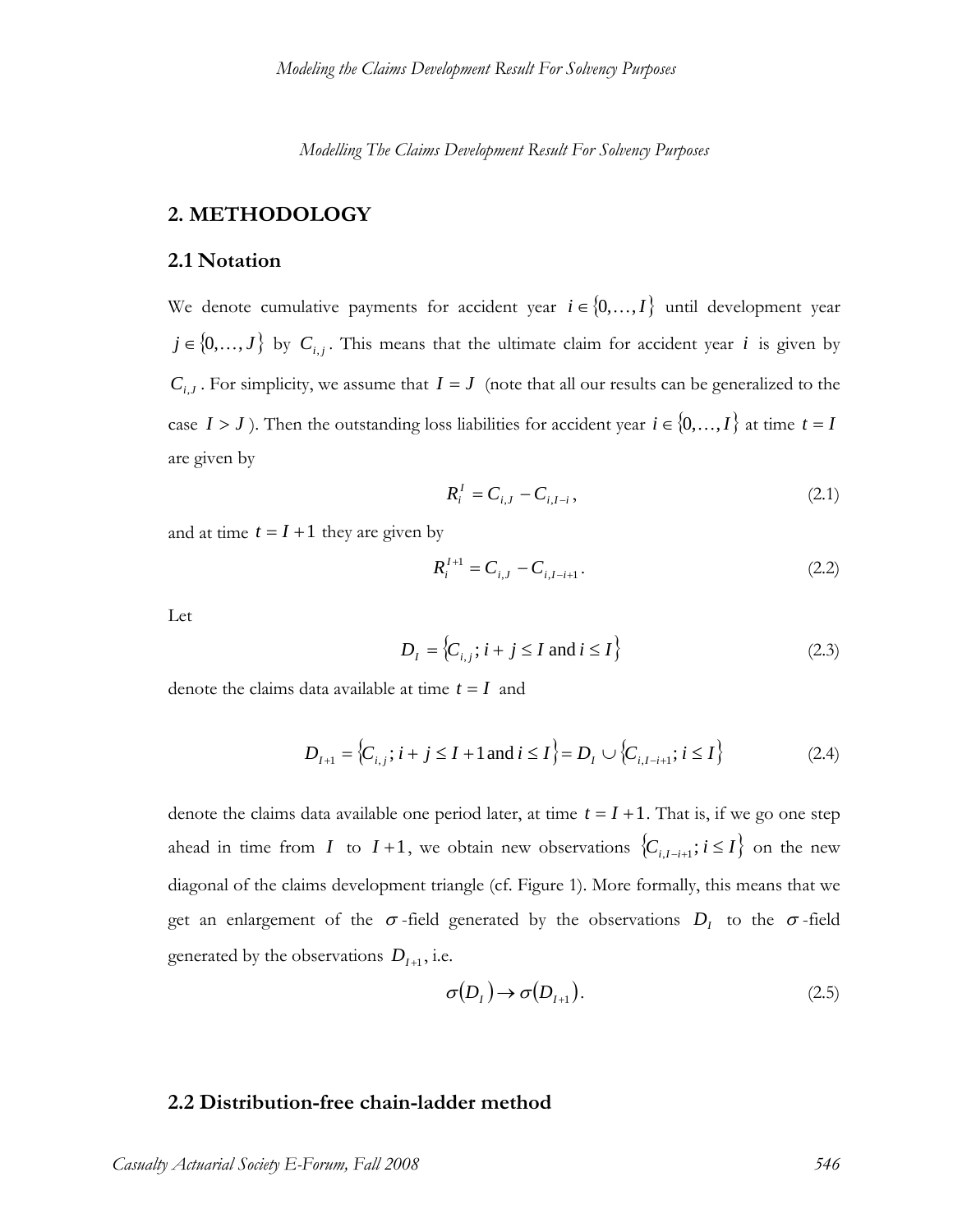We study the claims development process and the CDR within the framework of the wellknown distribution-free CL method. That is, we assume that the cumulative payments  $C_{i,j}$ satisfy the assumptions of the distribution-free CL model. The distribution-free CL model has been introduced by Mack [7] and has been used by many other actuaries. It is probably the most popular claims reserving method because it is simple and it delivers, in general, very accurate results.

| accident | development year $j$                               |  | accident         | development year $j$ |           |  |          |  |
|----------|----------------------------------------------------|--|------------------|----------------------|-----------|--|----------|--|
| year $i$ | $\overline{0}$<br>$\bm{J}$<br>$\cdots$<br>$\ldots$ |  | year $i$         | $\overline{0}$       | $\cdots$  |  | $\cdots$ |  |
| $\theta$ |                                                    |  | $\left( \right)$ |                      |           |  |          |  |
|          | $D_i$                                              |  |                  |                      | $D_{I+1}$ |  |          |  |
|          |                                                    |  |                  |                      |           |  |          |  |
|          |                                                    |  |                  |                      |           |  |          |  |
|          |                                                    |  |                  |                      |           |  |          |  |

Figure 1: Loss development triangle at time  $t = I$  and  $t = I + 1$ 

#### **Model Assumptions 2.1**

- Cumulative payments  $C_{i,j}$  in different accident years  $i \in \{0, ..., I\}$  are independent.
- $(C_{i,j})_{i\geq0}$  are Markov processes and there exist constants  $f_j > 0$ ,  $\sigma_j > 0$  such that for all  $1 \le j \le J$  and  $0 \le i \le I$  we have

$$
E\Big[C_{i,j}\Big|C_{i,j-1}\Big] = f_{j-1} C_{i,j-1},\tag{2.6}
$$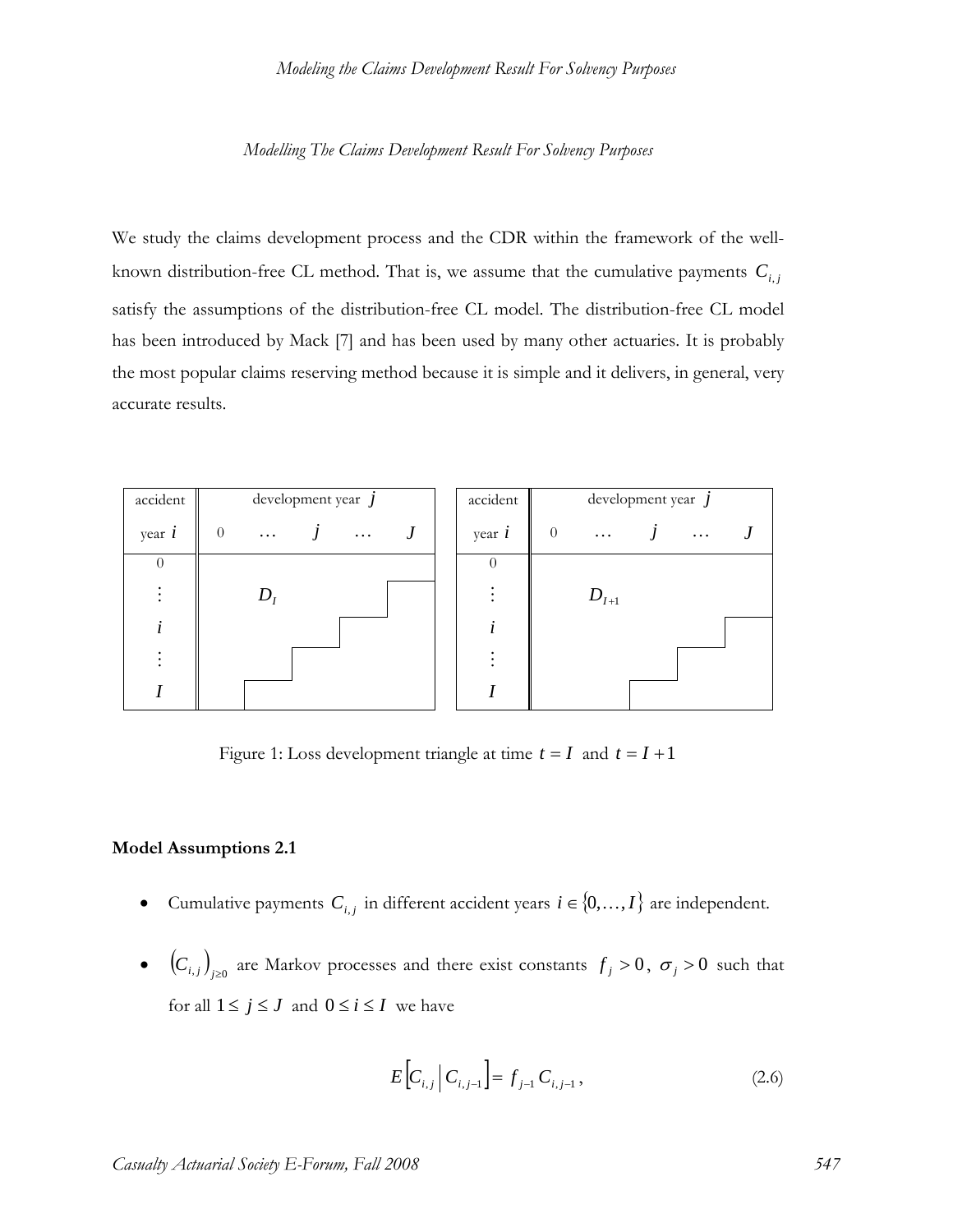$$
Var\left(C_{i,j} \mid C_{i,j-1}\right) = \sigma_{j-1}^2 C_{i,j-1}.
$$
 (2.7)

#### **Remarks 2.2**

• In the original work of Mack [7] there were weaker assumptions for the definition of the distribution-free CL model, namely the Markov process assumption was replaced by an assumption only on the first two moments (see also Wüthrich-Merz [9]).

□

• The derivation of an estimate for the estimation error in [10] was done in a timeseries framework. This imposes stronger model assumptions. Note also that in (2.7) we require that the cumulative claims  $C_{i,j}$  are positive in order to get a meaningful variance assumption.

Model Assumptions 2.1 imply (using the tower property of conditional expectations)

$$
E[C_{i,J} | D_I] = C_{i,I-i} \prod_{j=I-i}^{J-1} f_j \quad \text{and} \quad E[C_{i,J} | D_{I+1}] = C_{i,I-i+1} \prod_{j=I-i+1}^{J-1} f_j \quad (2.8)
$$

This means that for known CL factors  $f_i$  we are able to calculate the conditionally expected ultimate claim  $C_{i,j}$  given the information  $D_i$  and  $D_{i+1}$ , respectively.

Of course, in general, the CL factors  $f_i$  are not known and need to be estimated. Within the framework of the CL method this is done as follows:

1. At time  $t = I$ , given information  $D<sub>I</sub>$ , the CL factors  $f<sub>j</sub>$  are estimated by

$$
\hat{f}_j^I = \frac{\sum_{i=0}^{I-j-1} C_{i,j+1}}{S_j^I}, \quad \text{where} \quad S_j^I = \sum_{i=0}^{I-j-1} C_{i,j} . \quad (2.9)
$$

2. At time  $t = I + 1$ , given information  $D_{I+1}$ , the CL factors  $f_j$  are estimated by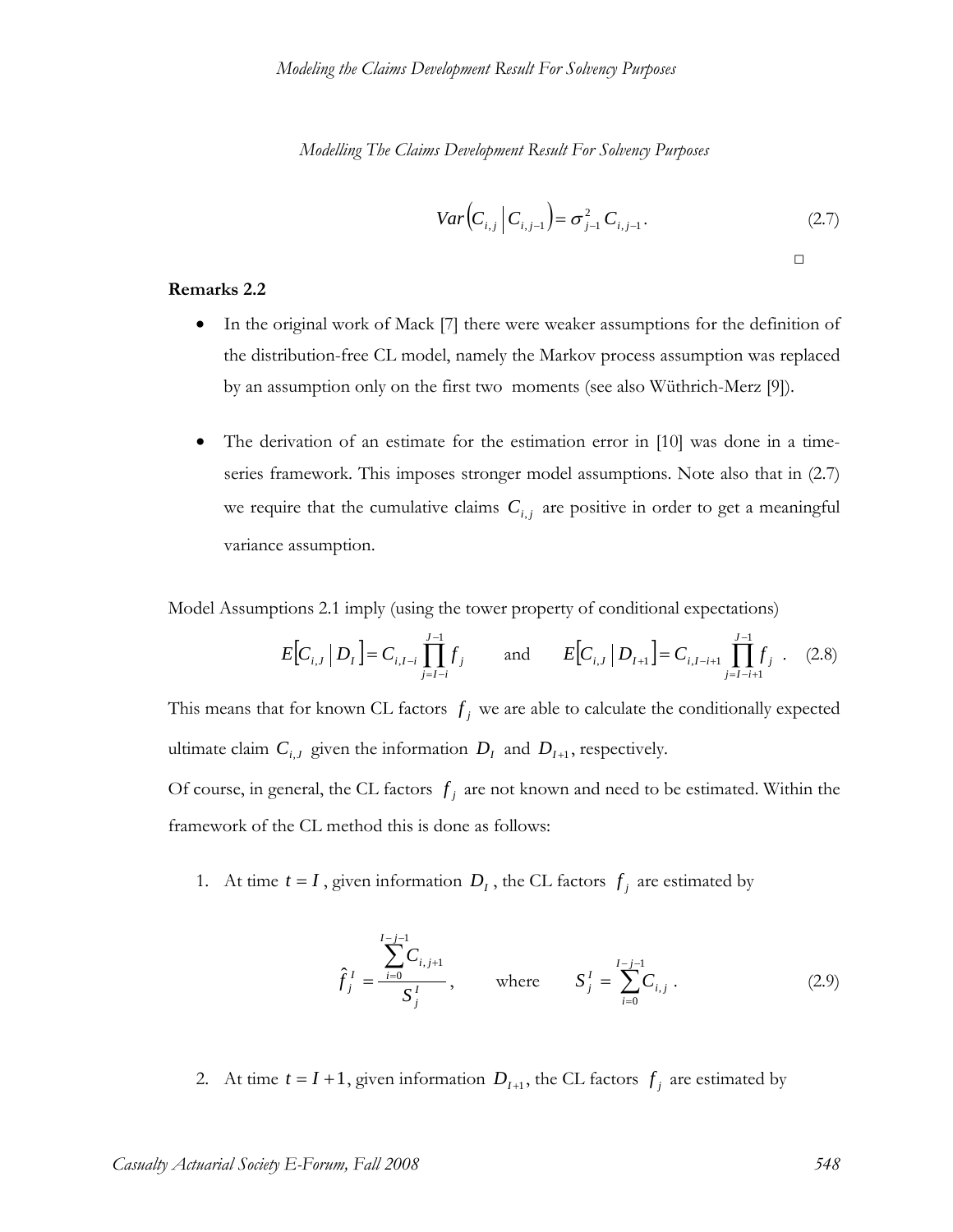$$
\hat{f}_j^{I+1} = \frac{\sum_{i=0}^{I-j} C_{i,j+1}}{S_j^{I+1}}, \quad \text{where} \quad S_j^{I+1} = \sum_{i=0}^{I-j} C_{i,j}. \quad (2.10)
$$

This means the CL estimates  $\hat{f}_j^{I+1}$  at time  $I+1$  use the increase in information about the claims development process in the new observed accounting year  $(I, I + 1]$  and are therefore based on the additional observation  $C_{I-j,j+1}$ .

Mack [7] proved that these are unbiased estimators for  $f_j$  and, moreover, that  $\hat{f}_j^m$  and  $\hat{f}_l^m$  $(m = I \text{ or } I + 1)$  are uncorrelated random variables for  $j \neq l$  (see Theorem 2 in Mack [7] and Lemma 2.5 in [9]). This implies that, given  $C_{i,I-i}$ ,

$$
\hat{C}_{i,j}^I = C_{i,I-i} \hat{f}_{I-i}^I \cdots \hat{f}_{j-2}^I \hat{f}_{j-1}^I
$$
\n(2.11)

is an unbiased estimator for  $E [ C_{i,j} | D_i]$  with  $j \ge I - i$  and, given  $C_{i,I-i+1}$ ,

$$
\hat{C}_{i,j}^{I+1} = C_{i,I-i+1} \hat{f}_{I-i+1}^{I+1} \cdots \hat{f}_{j-2}^{I+1} \hat{f}_{j-1}^{I+1}
$$
\n(2.12)

is an unbiased estimator for  $E [ C_{i,j} | D_{I+1} ]$  with  $j \ge I - i + 1$ .

#### **Remarks 2.3**

• The realizations of the estimators  $\hat{f}_0^I, \ldots, \hat{f}_{J-1}^I$  are known at time  $t = I$ , but the realizations of  $\hat{f}_0^{I+1}, \ldots, \hat{f}_{J-1}^{I+1}$  $\hat{f}_0^{\,I+1}, \ldots, \hat{f}_{J-1}^{\,I+1}$  $+1$   $\hat{I}$  $\hat{f}_0^{I+1}, \ldots, \hat{f}_{J-1}^{I+1}$  are unknown since the observations  $C_{I,1}, \ldots, C_{I-J+1,J}$ during the accounting year  $(I, I + 1]$  are unknown at time  $I$ .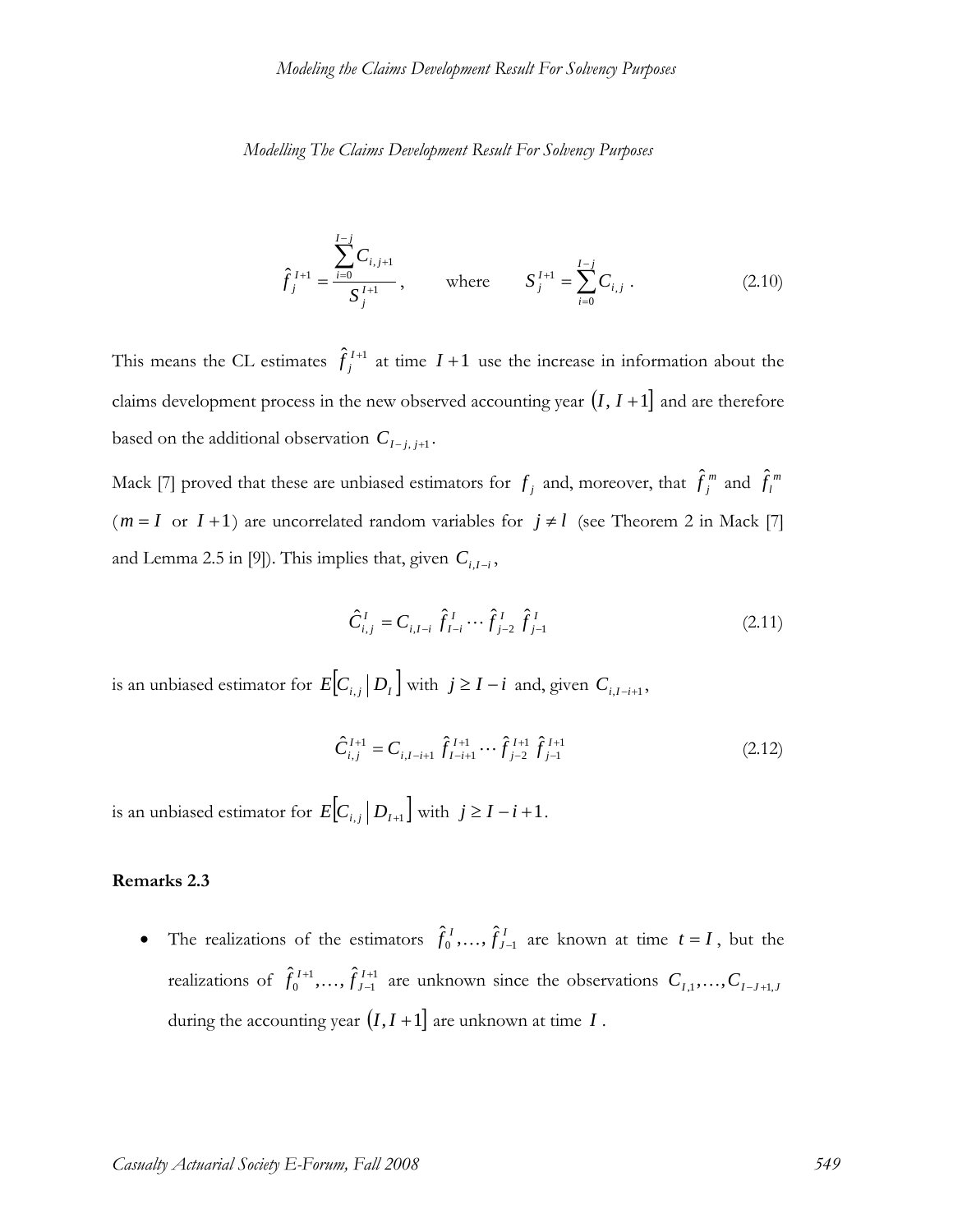- When indices of accident and development years are such that there are no factor products in (2.11) or (2.12), an empty product is replaced by 1. For example,  $\hat{C}_{i,I-i}^I = C_{i,I-i}$  and  $\hat{C}_{i,I-i+1}^{I+1} = C_{i,I-i+1}$ .
- The estimators  $\hat{C}_{i,j}^{I+1}$  are based on the CL estimators at time  $I+1$  and therefore use the increase in information given by the new observations in the accounting year from  $I$  to  $I+1$ .

# **2.3 Conditional mean square error of prediction**

Assume that we are at time  $I$ , that is, we have information  $D<sub>I</sub>$  and our goal is to predict the random variable  $C_{i,j}$ . Then,  $\hat{C}_{i,j}^I$  given in (2.11) is a  $D_I$ -measurable predictor for  $C_{i,j}$ . At time *I*, we measure the prediction uncertainty with the so-called conditional mean square error of prediction (MSEP) which is defined by

$$
msep_{C_{i,J}|D_{I}}(\hat{C}_{i,J}^{I}) = E\bigg[\Big(C_{i,J} - \hat{C}_{i,J}^{I}\Big)^{2} |D_{I}\bigg]
$$
\n(2.13)

That is, we measure the prediction uncertainty in the  $L^2(P[\cdot | D_I])$ -distance. Because  $\hat{C}^I_{i,J}$  is *D<sub>I</sub>* -measurable this can easily be decoupled into process variance and estimation error:

$$
msep_{C_{i,J}|D_{I}}(\hat{C}_{i,J}^{I}) = Var(C_{i,J}|D_{I}) + (E[C_{i,J}|D_{I}] - \hat{C}_{i,J}^{I})^{2}. \qquad (2.14)
$$

This means that  $\hat{C}_{i,j}^I$  is used as predictor for the random variable  $C_{i,j}$  and as estimator for the expected value  $E [ C_{i,J} | D_I ]$  at time *I*. Of course, if the conditional expectation  $E\left[C_{i,j} | D_i\right]$  is known at time *I* (i.e. the CL factors  $f_j$  are known), it is used as predictor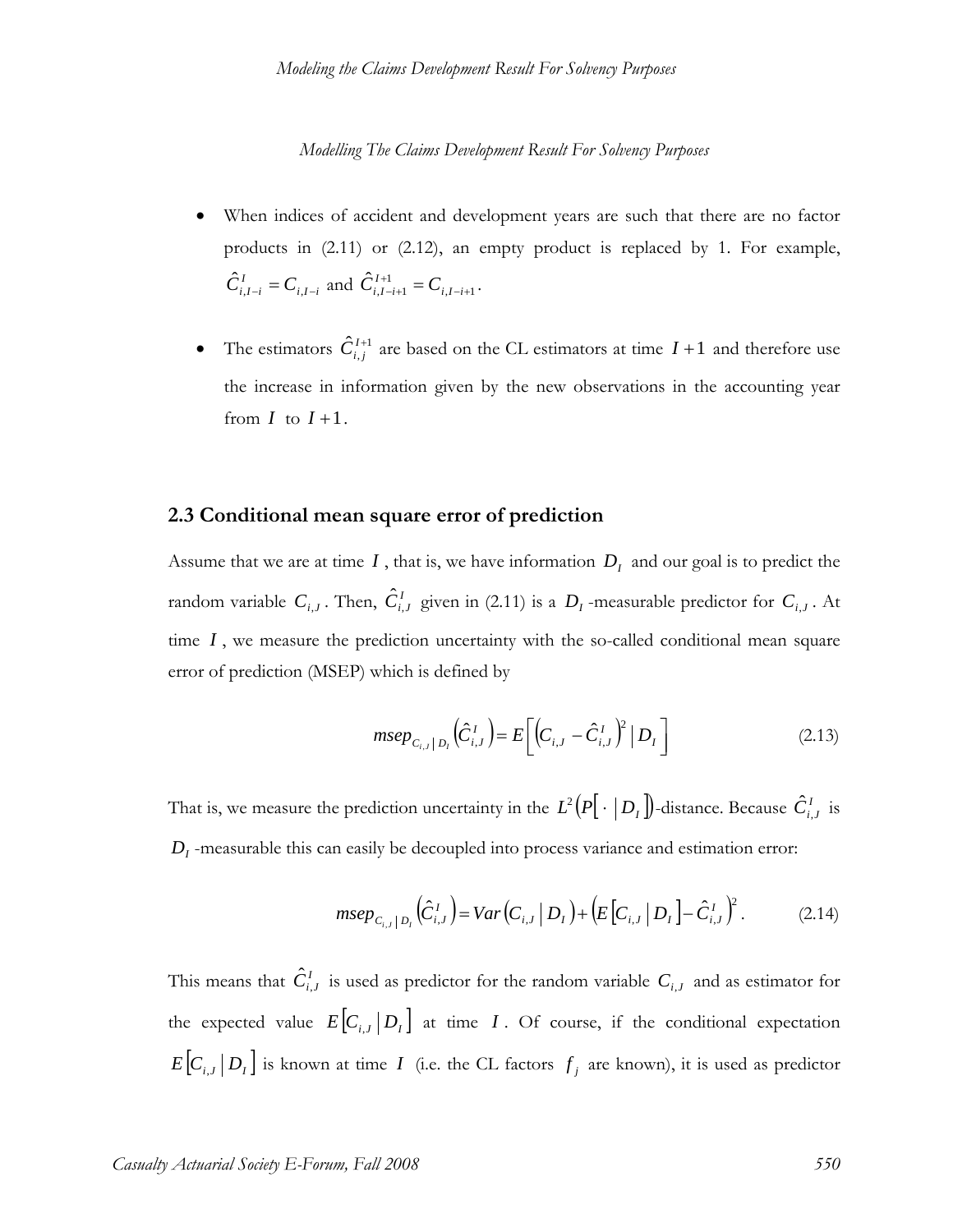for  $C_{i,J}$  and the estimation error term vanishes. For more information on conditional and unconditional MSEP's we refer to Chapter 3 in [9]:

#### **2.4 Claims development result (CDR)**

We ignore any prudential margin and assume that claims reserves are set equal to the expected outstanding loss liabilities conditional on the available information at time *I* and *I* +1, respectively. That is, in our understanding "best estimate" claims reserves correspond to conditional expectations which implies a self-financing property (see Corollary 2.6 in [8]). For known CL factors  $f_j$  the conditional expectation  $E [ C_{i,j} | D_i ]$  is known and is therefore used as predictor for  $C_{i,J}$  at time *I*. Similarly, at time  $I+1$  the conditional expectation  $E [ C_{i,J} | D_{I+1} ]$  is used as predictor for  $C_{i,J}$ . Then the **true claims development result** (true CDR) for accounting year  $(I, I + 1]$  is defined as follows.

#### **Definition 2.4 (True claims development result)**

*The* **true CDR** *for accident year*  $i \in \{1, ..., I\}$  *in accounting year*  $(I, I +1]$  *is given by* 

$$
CDR_i(I+1) = E[R_i' | D_I] - (X_{i,I-i+1} + E[R_i'^{-1} | D_{I+1}])
$$
\n
$$
= E[C_{i,J} | D_I] - E[C_{i,J} | D_{I+1}],
$$
\n(2.15)

*where*  $X_{i,I-i+1} = C_{i,I-i+1} - C_{i,I-i}$  denotes the incremental payments. Furthermore, the true aggregate is given *by* 

$$
\sum_{i=1}^{I} CDR_i(I+1). \tag{2.16}
$$

Using the martingale property we see that

*Casualty Actuarial Society E-Forum, Fall 2008 551*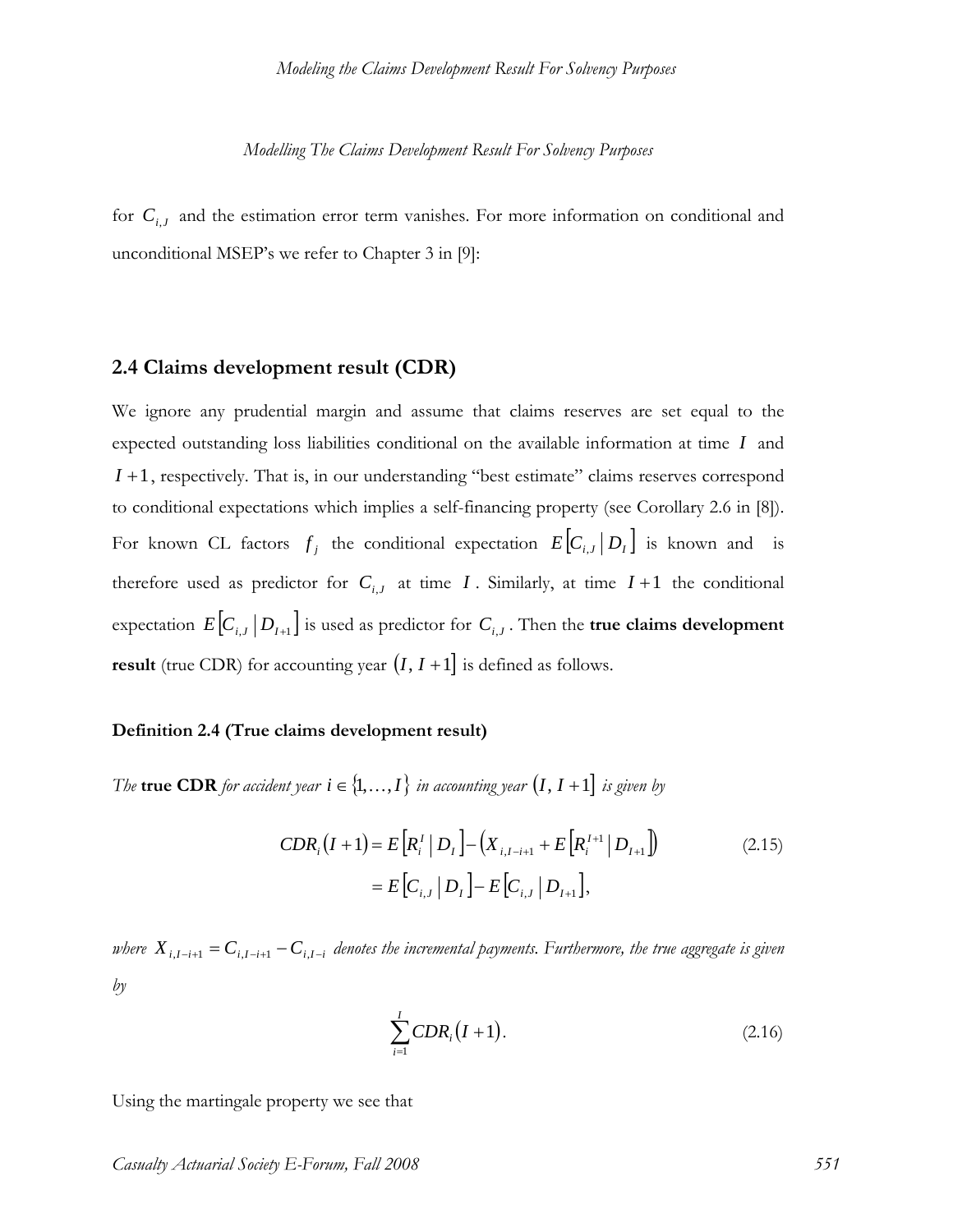$$
E\left[CDR_i\left(I+1\right)\big|D_i\right] = 0.\tag{2.17}
$$

This means that for known CL factors  $f_j$  the expected true CDR (viewed from time *I*) is equal to zero. Therefore, for known CL factors  $f_j$  we refer to  $CDR_i(I+1)$  as the true CDR. This also justifies the fact that in the budget values of the income statement position c) "loss experience prior accident years" is predicted by \$0 (see position c) in Table 1). The prediction uncertainty of this prediction 0 can then easily be calculated, namely,

$$
mse_{CDR_i(I+1)|D_I}(0) = Var\left(CDR_i(I+1)|D_I\right) = E\left[C_{i,J} | D_I\right]^2 \frac{\sigma_{I-i}^2 / f_{I-i}^2}{C_{i,I-i}}.
$$
 (2.18)

For a proof we refer to formula (5.5) in [10] (apply recursively the model assumptions), and the aggregation of accident years can easily be done because accident years *i* are independent according to Model Assumptions 2.1.

Unfortunately the CL factors  $f_j$  are in general not known and therefore the true CDR is not observable. Replacing the unknown factors by their estimators, i.e., replacing the expected ultimate claims  $E [ C_{i,J} | D_I ]$  and  $E [ C_{i,J} | D_{I+1} ]$  with their estimates  $\hat{C}_{i,J}^I$  and  $\hat{C}_{i,J}^{I+1}$ , respectively, the true CDR for accident year *i*  $(1 \le i \le I)$  in accounting year  $(I, I + 1]$  is predicted/estimated in the CL method by:

#### **Definition 2.5 (Observable claims development result)**

*The* **observable CDR** for accident year  $i \in \{1, ..., I\}$  in accounting year  $(I, I + 1]$  is given by

$$
\hat{CDR}_{i}(I+1) = \hat{R}_{i}^{D_{I}} - \left(X_{i,I-i+1} + \hat{R}_{i}^{D_{I+1}}\right) = \hat{C}_{i,J}^{I} - \hat{C}_{i,J}^{I+1},
$$
\n(2.19)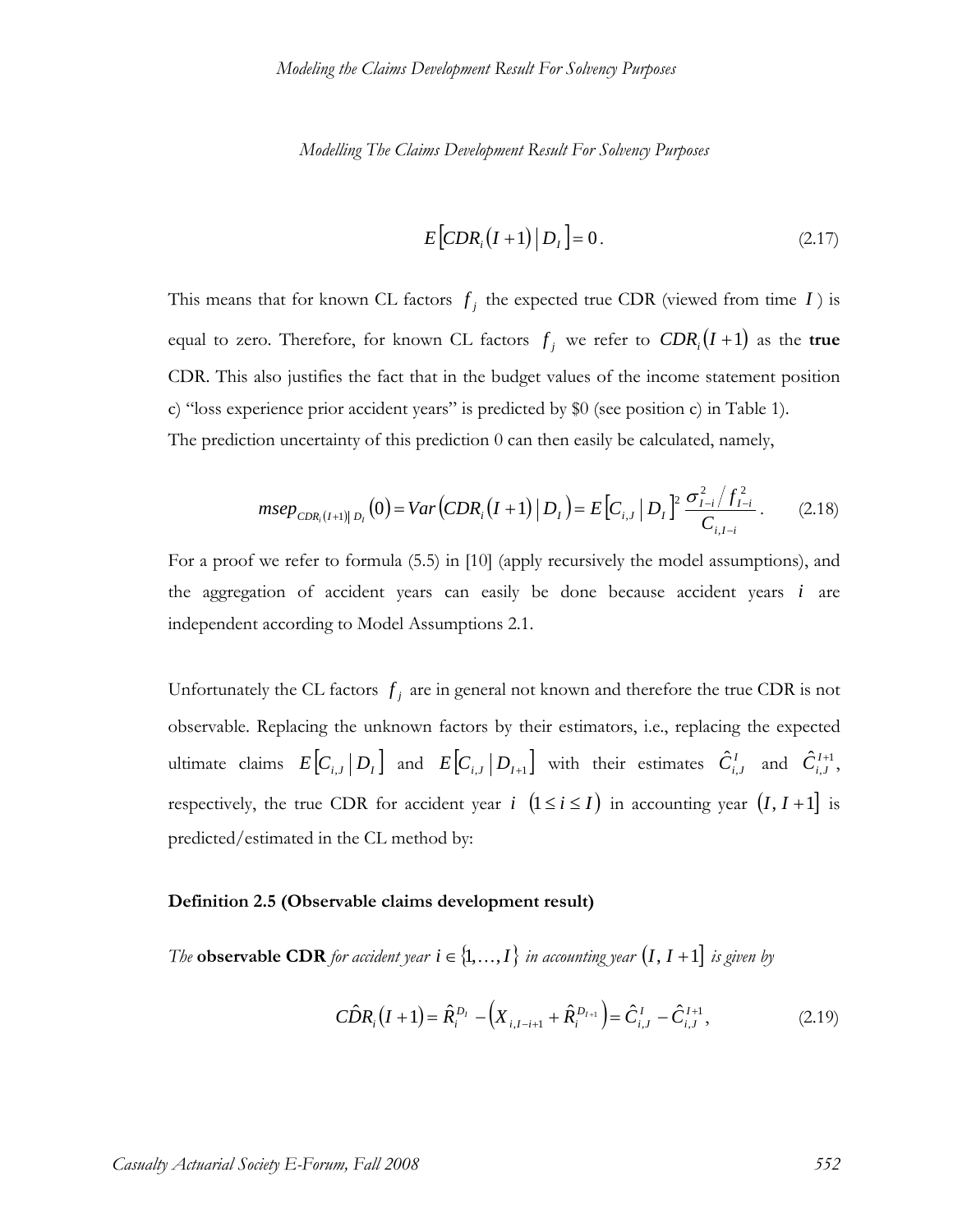where  $\hat{R}^{D_1}_i$  and  $\hat{R}^{D_{I+1}}_i$  are defined below by (2.21) and (2.22), respectively. Furthermore, the observable *aggregate* CDR *is given by* 

$$
\sum_{i=1}^{I} C\hat{D}R_i(I+1).
$$
 (2.20)

Note that under the Model Assumptions 2.1, given  $C_{i,I-i}$ ,

$$
\hat{R}_i^{D_I} = \hat{C}_{i,J}^I - C_{i,I-i} \qquad (1 \le i \le I), \qquad (2.21)
$$

is an unbiased estimator for  $E[R_i^I | D_I]$  and, given  $C_{i,I-i+1}$ ,

$$
\hat{R}_{i}^{D_{I+1}} = \hat{C}_{i,J}^{I+1} - C_{i,I-i+1} \qquad (1 \le i \le I), \qquad (2.22)
$$

is an unbiased estimator for  $E\big[R_i^{\,l+1}\big|\,D_{l+1}\big]$ + +  $E[R_i^{I+1} | D_{I+1}].$ 

#### **Remarks 2.6**

- We point out the (non-observable) true claims development result  $CDR_i(I + 1)$  is approximated by an observable claims development result  $\widehat{CDR}$ <sub>i</sub> $(I+1)$ . In the next section we quantify the quality of this approximation (retrospective view).
- Moreover, the observable claims development result  $\widehat{CDR}_i(I+1)$  is the position that occurs in the P&L statement at Dec. 31, year I. This position is in the budget statement predicted by 0. In the next section we also measure the quality of this prediction, which determines the solvency requirements (prospective view).
- We emphasize that such a solvency consideration is only a one-year view. The remaining run-off can, for example, be treated with a cost-of-capital loading that is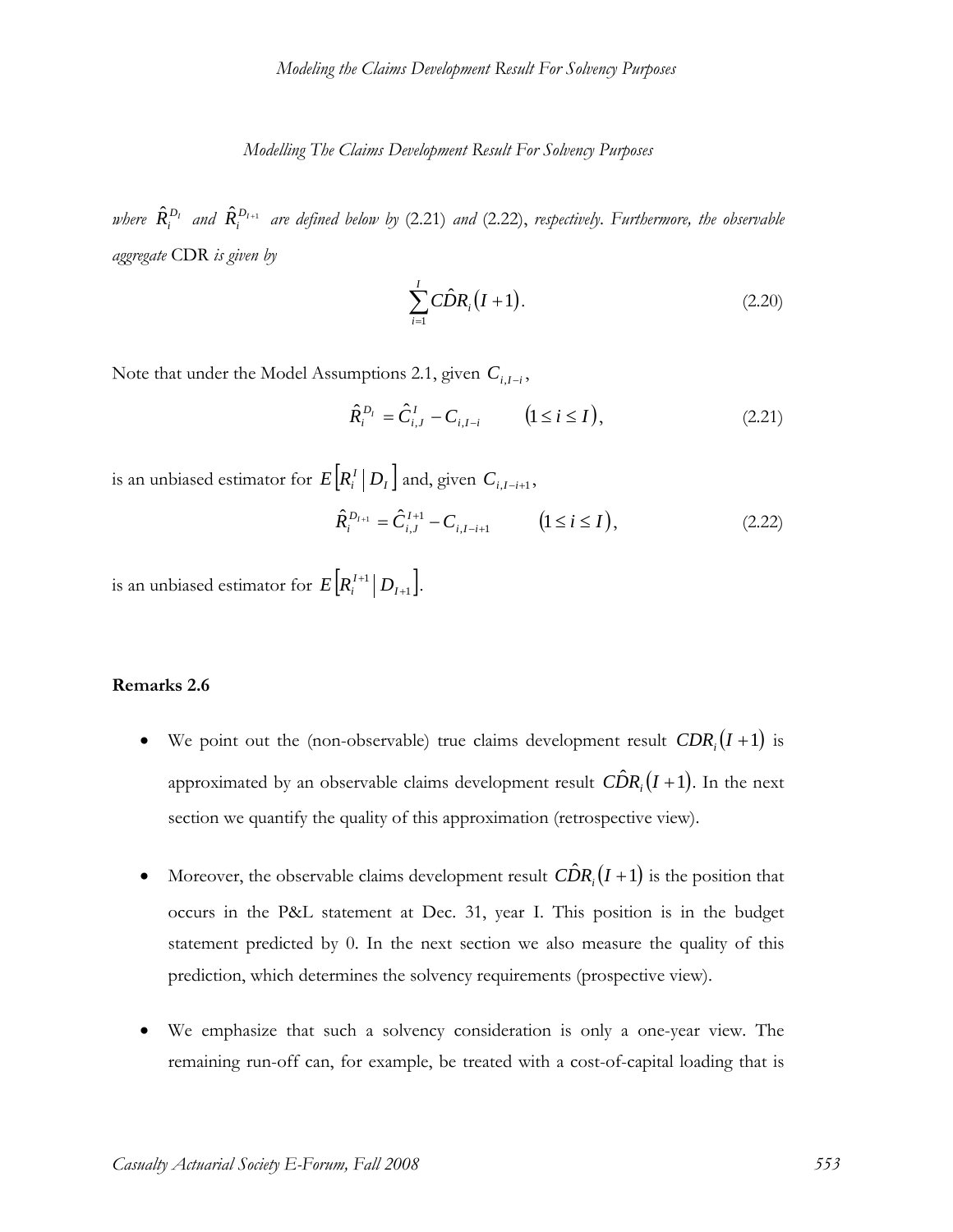based on the one-year observable claims development result (this has, for example, been done in the Swiss Solvency Test).

# **3. MSEP OF THE CLAIMS DEVELOPMENT RESULT**

Our goal is to quantify the following two quantities:

$$
msep_{\hat{C}\hat{D}R_i(I+1)|D_I}(0) = E\bigg[\bigg(\hat{C}\hat{D}R_i(I+1) - 0\bigg)^2 |D_I\bigg],\tag{3.1}
$$

$$
mse_{CDR_i(I+1)|D_I} (C\hat{D}R_i(I+1)) = E [(CDR_i(I+1) - C\hat{D}R_i(I+1))^2 |D_I]. \tag{3.2}
$$

- The first conditional MSEP gives the prospective solvency point of view. It quantifies the prediction uncertainty in the budget value 0 for the observable claims development result at the end of the accounting period. In the solvency margin we need to hold risk capital for possible negative deviations of  $CDR<sub>i</sub>(I +1)$  from 0.
- The second conditional MSEP gives a retrospective point of view. It analyzes the distance between the true CDR and the observable CDR. It may, for example, answer the question whether the true CDR could also be positive (if we would know the true CL factors) when we have an observable CDR given by \$ -40'000 (see Table 1). Hence, the retrospective view separates pure randomness (process variance) from parameter estimation uncertainties.

In order to quantify the conditional MSEP's we need an estimator for the variance parameters  $\sigma_j^2$ . An unbiased estimate for  $\sigma_j^2$  is given by (see Lemma 3.5 in [9])

$$
\hat{\sigma}_j^2 = \frac{1}{I - j - 1} \sum_{i=0}^{I - j - 1} C_{i,j} \left( \frac{C_{i,j+1}}{C_{i,j}} - \hat{f}_j \right)^2.
$$
 (3.3)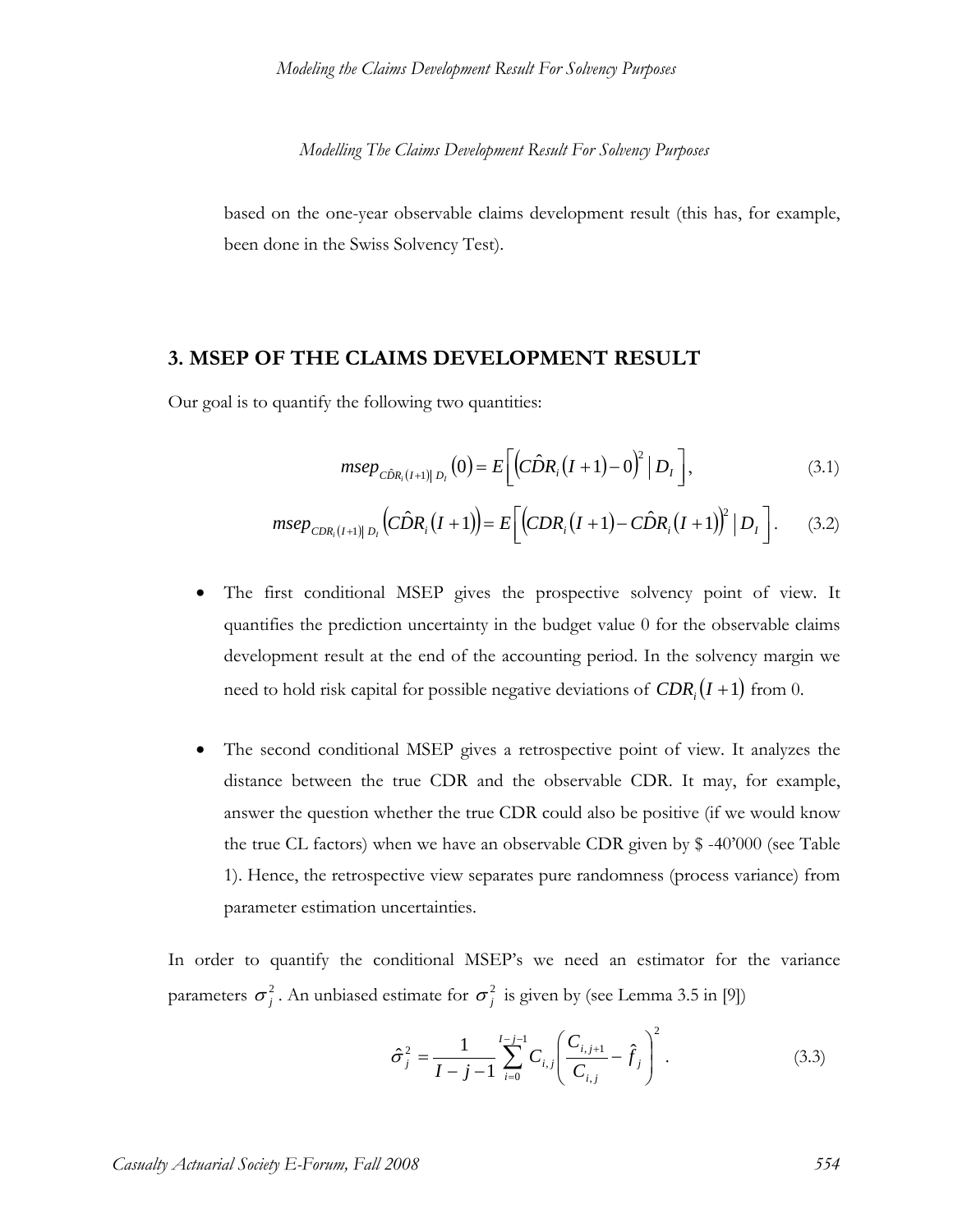# **3.1 Single accident year**

In this section we give estimators for the two conditional MSEP's defined in (3.1)-(3.2). For their derivation we refer to the appendix. We define

$$
\hat{\Delta}_{i,J}^{I} = \frac{\hat{\sigma}_{I-i}^{2} / (\hat{f}_{I-i}^{I})^{2}}{S_{I-i}^{I}} + \sum_{j=I-i+1}^{J-1} \left(\frac{C_{I-j,j}}{S_{j}^{I+1}}\right)^{2} \frac{\hat{\sigma}_{j}^{2} / (\hat{f}_{j}^{I})^{2}}{S_{j}^{I}},
$$
\n(3.4)

$$
\hat{\Phi}_{i,J}^I = \sum_{j=I-i+1}^{J-1} \left( \frac{C_{I-j,j}}{S_j^{I+1}} \right)^2 \frac{\hat{\sigma}_j^2 / (\hat{f}_j^I)^2}{C_{I-j,j}}, \qquad (3.5)
$$

$$
\hat{\Psi}_{i}^{I} = \frac{\hat{\sigma}_{I-i}^{2} / (\hat{f}_{I-i}^{I})^{2}}{C_{i,I-i}}
$$
\n(3.6)

and

$$
\hat{\Gamma}^I_{i,J} = \hat{\Phi}^I_{i,J} + \hat{\Psi}^I_i \ge \hat{\Phi}^I_{i,J}.
$$
\n(3.7)

We are now ready to give estimators for all the error terms. First of all the variance of the true CDR given in (2.18) is estimated by

$$
V\hat{a}r(CDR_i(I+1)|D_I) = (\hat{C}_{i,J}^I)^2 \hat{\Psi}_i^I.
$$
\n(3.8)

The estimator for the conditional MSEP's are then given by: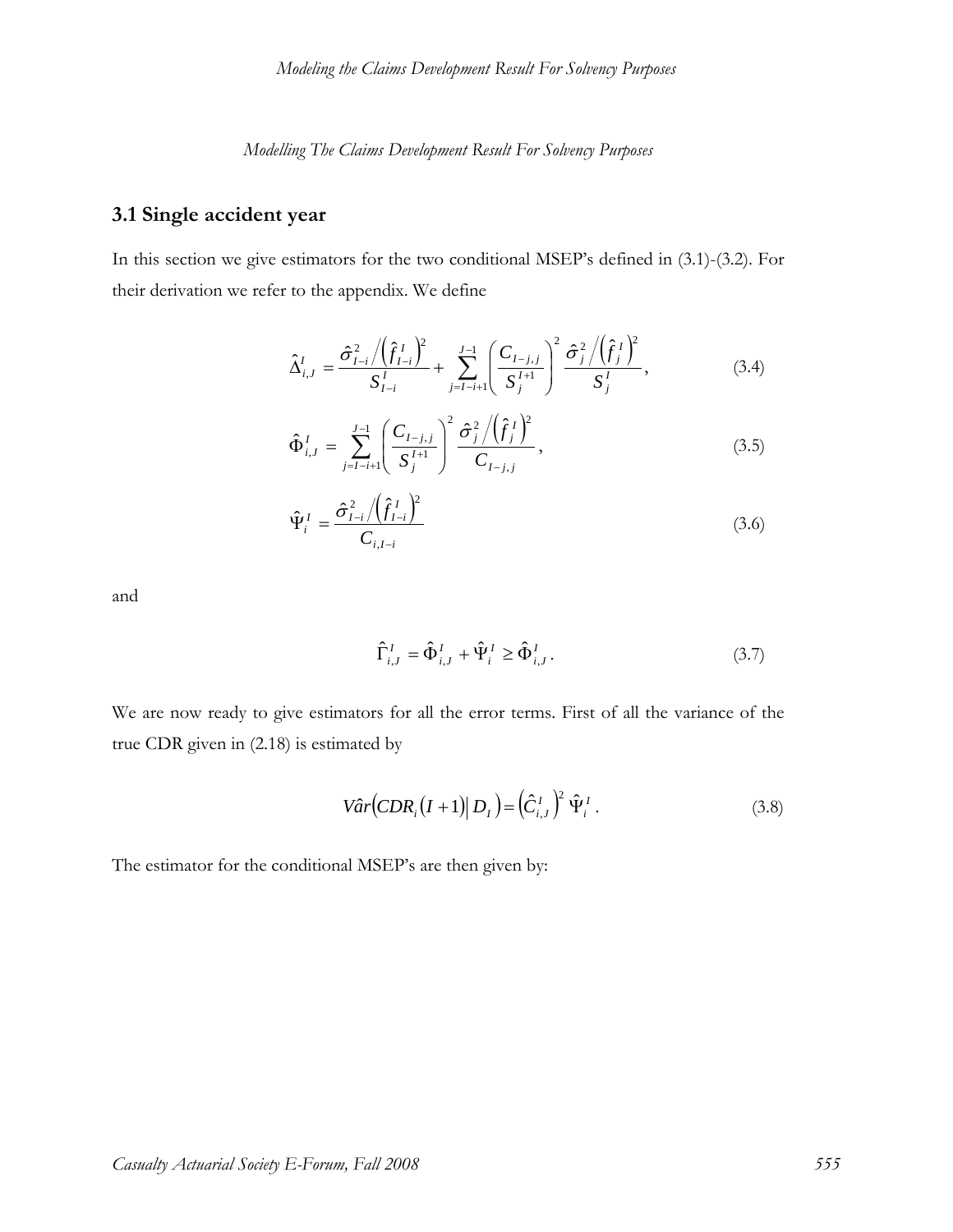#### **Result 3.1 (Conditional MSE estimator for a single accident year)**

*We estimate the conditional MSEP's given in* (3.1)-(3.2) *by*

$$
m\hat{S}ep_{\hat{C}\hat{D}R_i(I+1)|D_I}(0) = (\hat{C}_{i,J}^I)^2 (\hat{\Gamma}_{i,J}^I + \hat{\Delta}_{i,J}^I),
$$
\n(3.9)

$$
m\hat{S}ep_{\hat{C}\hat{D}R_i(I+1)|D_I}\left(\hat{C}\hat{D}R_i(I+1)\right) = \left(\hat{C}_{i,J}^I\right)^2\left(\hat{\Phi}_{i,J}^I + \hat{\Delta}_{i,J}^I\right). \tag{3.10}
$$

This immediately implies that we have

$$
m\hat{S}ep_{\hat{C}\hat{D}R_i(I+1)|D_I}(0) = m\hat{S}ep_{CDR_i(I+1)|D_I}(\hat{C}\hat{D}R_i(I+1)) + V\hat{a}r(CDR_i(I+1)|D_I)
$$
  
\n
$$
\geq m\hat{S}ep_{CDR_i(I+1)|D_I}(\hat{C}\hat{D}R_i(I+1)).
$$
\n(3.11)

Note that this is intuitively clear since the true and the observable CDR should move into the same direction according to the observations in accounting year  $(I, I + 1]$ . However, the first line in (3.11) is slightly misleading. Note that we have derived estimators which give an equality on the first line of (3.11). However, this equality holds true only for our estimators where we neglect uncertainties in higher order terms. Note, as already mentioned, for typical real data examples higher order terms are of negligible order which means that we get an approximate equality on the first line of  $(3.11)$  (see also derivation in  $(A.2)$ ). This is similar to the findings presented in Chapter 3 of [9].

#### **3.2 Aggregation over prior accident years**

When aggregating over prior accident years, one has to take into account the correlations between different accident years, since the same observations are used to estimate the CL factors and are then applied to different accident years (see also Section 3.2.4 in [9]). Based on the definition of the conditional MSEP for the true aggregate CDR around the aggregated observable CDR the following estimator is obtained: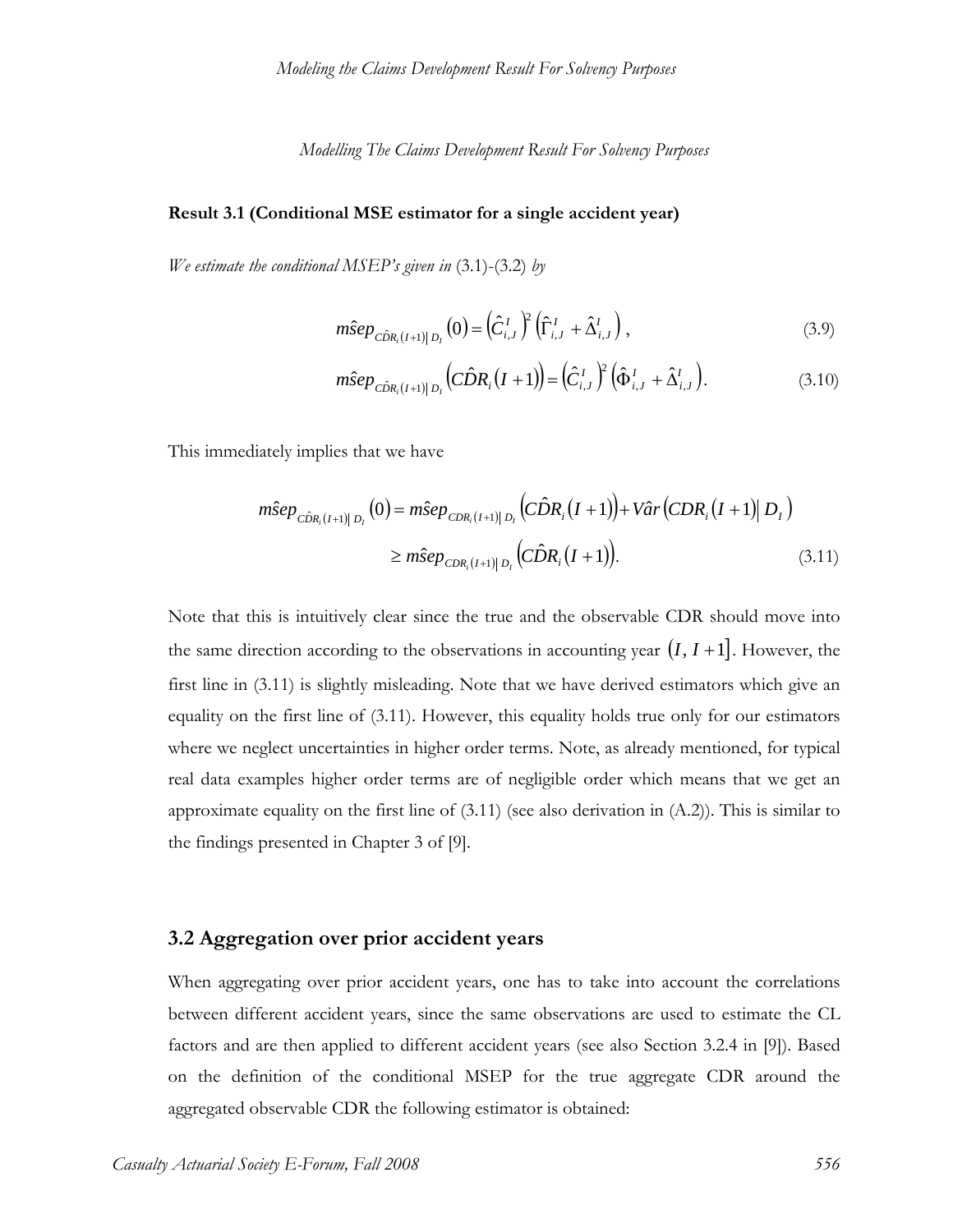# **Result 3.2 (Conditional MSEP for aggregated accident years, part I)**

*For aggregated accident years we obtain the following estimator*

$$
m\hat{S}ep_{\sum_{i=1}^{I}CDR_{i}(I+1)|D_{i}}\left(\sum_{i=1}^{I}C\hat{D}R_{i}(I+1)\right)
$$
\n
$$
=\sum_{i=1}^{I}m\hat{S}ep_{CDR_{i}(I+1)|D_{i}}\left(C\hat{D}R_{i}(I+1)\right)+2\sum_{k>i>0}\hat{C}_{i,J}^{I}\hat{C}_{k,J}^{I}\left(\hat{\Phi}_{i,J}^{I}+\hat{\Lambda}_{i,J}^{I}\right)
$$
\n(3.12)

*with* 

$$
\hat{\Lambda}_{i,J}^I = \frac{C_{i,I-i}}{S_{I-i}^{I+1}} \frac{\hat{\sigma}_{I-i}^2 / (\hat{f}_{I-i}^I)^2}{S_{I-i}^I} + \sum_{j=I-i+1}^{J-1} \left(\frac{C_{I-j,j}}{S_j^{I+1}}\right)^2 \frac{\hat{\sigma}_j^2 / (\hat{f}_j^I)^2}{S_j^I}.
$$
(3.13)

For the conditional MSEP of the aggregated observable CDR around 0 we need an additional definition.

$$
\hat{\Xi}_{i,J}^I = \hat{\Phi}_{i,J}^I + \frac{\hat{\sigma}_{I-i}^2 / (\hat{f}_{I-i}^I)^2}{S_{I-i}^{I+1}} \ge \hat{\Phi}_{i,J}^I.
$$
\n(3.14)

# **Result 3.3 (Conditional MSEP for aggregated accident years, part II)**

*For aggregated accident years we obtain the following estimator*

$$
m\hat{\mathbf{s}}ep_{\sum_{i=1}^{I}C\hat{D}R_{i}(I+1)|D_{I}}(0)
$$
\n
$$
=\sum_{i=1}^{I}m\hat{\mathbf{s}}ep_{C\hat{D}R_{i}(I+1)|D_{I}}(0)+2\sum_{k>i>0}\hat{C}_{i,J}^{I}\hat{C}_{k,J}^{I}\left(\hat{\Xi}_{i,J}^{I}+\hat{\Lambda}_{i,J}^{I}\right).
$$
\n(3.15)

Note that (3.15) can be rewritten as follows: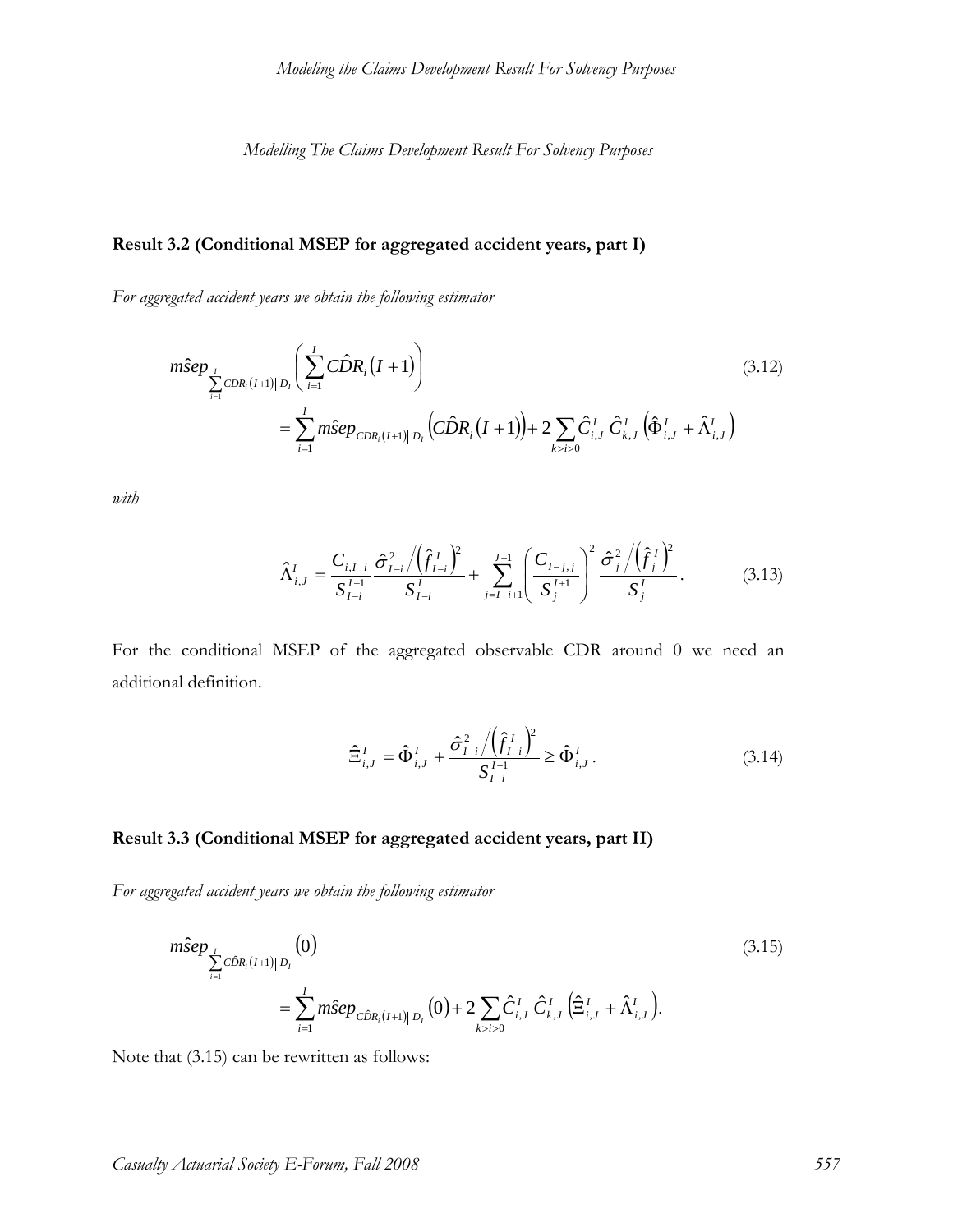$$
m\hat{S}ep_{\sum_{i=1}^{I}C\hat{D}R_{i}(I+1)|D_{I}}(0)
$$
\n
$$
= m\hat{S}ep_{\sum_{i=1}^{I}C\hat{D}R_{i}(I+1)|D_{I}}\left(\sum_{i=1}^{I}C\hat{D}R_{i}(I+1)\right)
$$
\n
$$
+ \sum_{i=1}^{I}V\hat{a}r(CDR_{i}(I+1)|D_{I}) + 2\sum_{k>i>0}\hat{C}_{i,J}^{I}\hat{C}_{k,J}^{I}(\hat{\Xi}_{i,J}^{I} - \hat{\Phi}_{i,J}^{I})
$$
\n
$$
\geq m\hat{S}ep_{\sum_{i=1}^{I}C\hat{D}R_{i}(I+1)|D_{I}}\left(\sum_{i=1}^{I}C\hat{D}R_{i}(I+1)\right).
$$
\n(3.16)

Hence, we obtain the same decoupling for aggregated accident years as for single accident years.

#### **Remarks 3.4 (Comparison to the classical Mack [7] formula)**

In Results 3.1-3.3 we have obtained a natural split into process variance and estimation error. However, this split has no longer this clear distinction as it appears. The reason is that the process variance also influences the volatility of  $\hat{f}_j^{I+1}$  and hence is part of the estimation error. In other approaches one may obtain other splits, e.g. in the credibility chain ladder method (see Bühlmann et al. [3]) one obtains a different split. Therefore we modify Results 3.1.-3.3 which leads to a formula that gives interpretations in terms of the classical Mack [7] formula, see also (4.2)-(4.3) below.

**Result 3.5**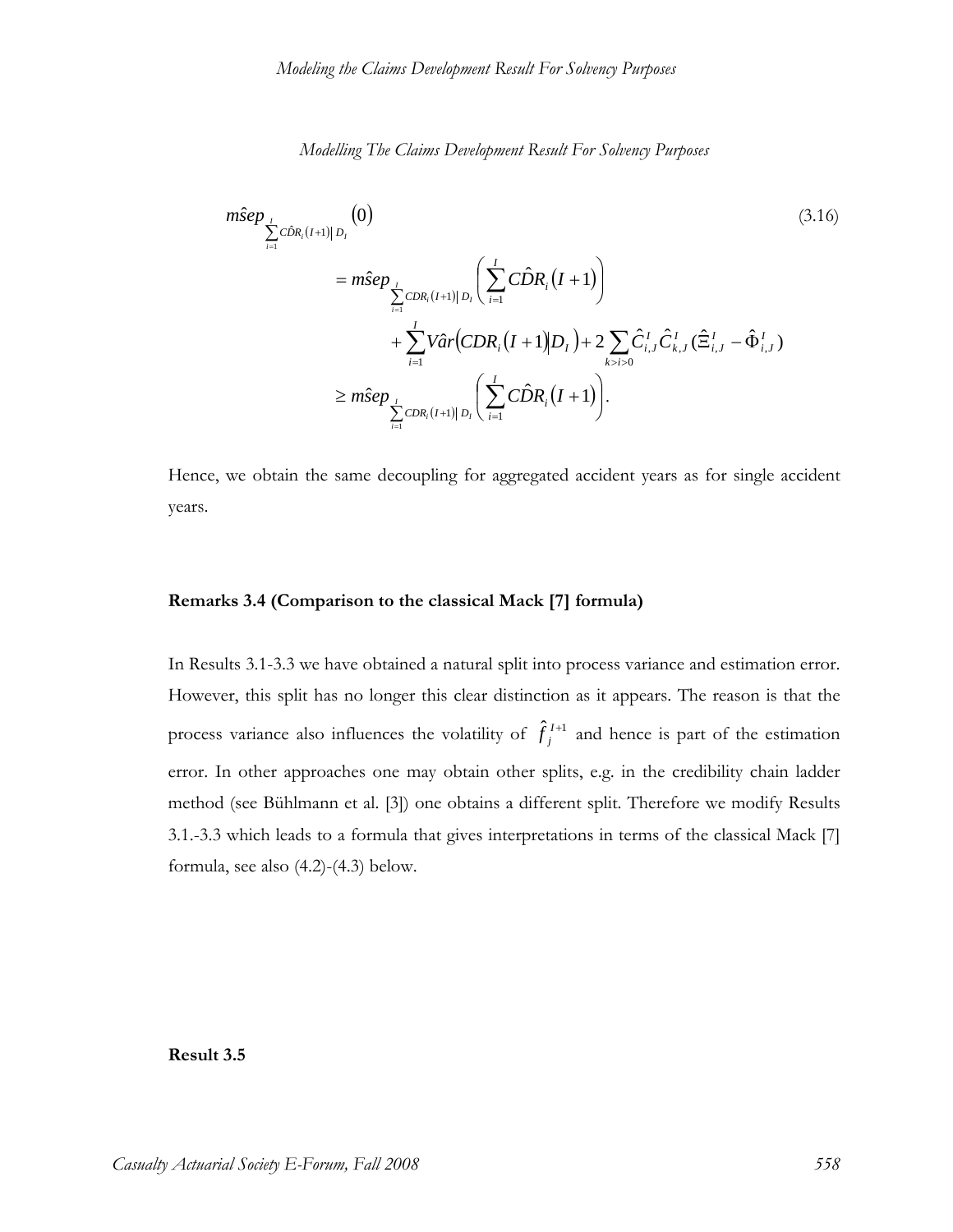*For single accident years we obtain from Result 3.1*

$$
m\hat{\mathbf{s}}ep_{\hat{C}\hat{D}R_{i}(I+1)|D_{I}}(0) = (\hat{C}_{i,J}^{I})^{2} (\hat{\Gamma}_{i,J}^{I} + \hat{\Delta}_{i,J}^{I})
$$
\n
$$
= (\hat{C}_{i,J}^{I})^{2} \left( \frac{\hat{\sigma}_{I-i}^{2} / (\hat{f}_{I-i}^{I})^{2}}{C_{i,I-i}} + \frac{\hat{\sigma}_{I-i}^{2} / (\hat{f}_{I-i}^{I})^{2}}{S_{I-i}^{I}} + \sum_{j=I-i+1}^{J-1} \frac{C_{I-j,j}}{S_{j}^{I+1}} \frac{\hat{\sigma}_{j}^{2} / (\hat{f}_{j}^{I})^{2}}{S_{j}^{I}} \right).
$$
\n(3.17)

*For aggregated accident years we obtain from Result 3.3* 

$$
m\hat{S}ep_{\sum_{i=1}^{I}C\hat{D}R_{i}(I+1)|D_{I}}(0) = \sum_{i=1}^{I} m\hat{S}ep_{\hat{C}\hat{D}R(I+1)|D_{I}}(0)
$$
\n
$$
+ 2\sum_{k>i>0} \hat{C}_{i,J}^{I} \hat{C}_{k,J}^{I} \left[ \frac{\hat{\sigma}_{I-i}^{2} / (\hat{f}_{I-i}^{I})^{2}}{S_{I-i}^{I}} + \sum_{j=I-i+1}^{J-1} \frac{C_{I-j,j}}{S_{j}^{I+1}} \frac{\hat{\sigma}_{j}^{2} / (\hat{f}_{j}^{I})^{2}}{S_{j}^{I}} \right].
$$
\n(3.18)

We compare this now to the classical Mack [7] formula. For single accident years the conditional MSEP of the predictor for the ultimate claim is given in Theorem 3 in Mack [7] (see also Estimator 3.12 in [9]). We see from (3.17) that the conditional MSEP of the CDR considers only the first term of the process variance of the classical Mack [7] formula  $(j = I - i)$  and for the estimation error the next diagonal is fully considered  $(j = I - i)$  but all remaining runoff cells  $(j \ge I - i + 1)$  are scaled by  $C_{i,I-i}$  /  $S_i^{I+1} \le 1$  $C_{i,I-i}$  /  $S_i^{I+1} \leq 1$ . For aggregated accident years the conditional MSEP of the predictor for the ultimate claim is given on page 220 in Mack [7] (see also Estimator 3.16 in [9]). We see from (3.18) that the conditional MSEP of the CDR for aggregated accident years considers the estimation error for the next accounting year  $(j = I - i)$  and all other accounting years  $(j \ge I - i + 1)$  are scaled by  $I_{-i}$  /  $S_j^{I+1} \leq 1$  $C_{i,I-i}$  /  $S_i^{I+1} \leq 1$ .

Hence we have obtained a different split that allows for easy interpretations in terms of the Mack [7] formula. However, note that these interpretations only hold true for linear approximations (A.1), otherwise the picture is more involved.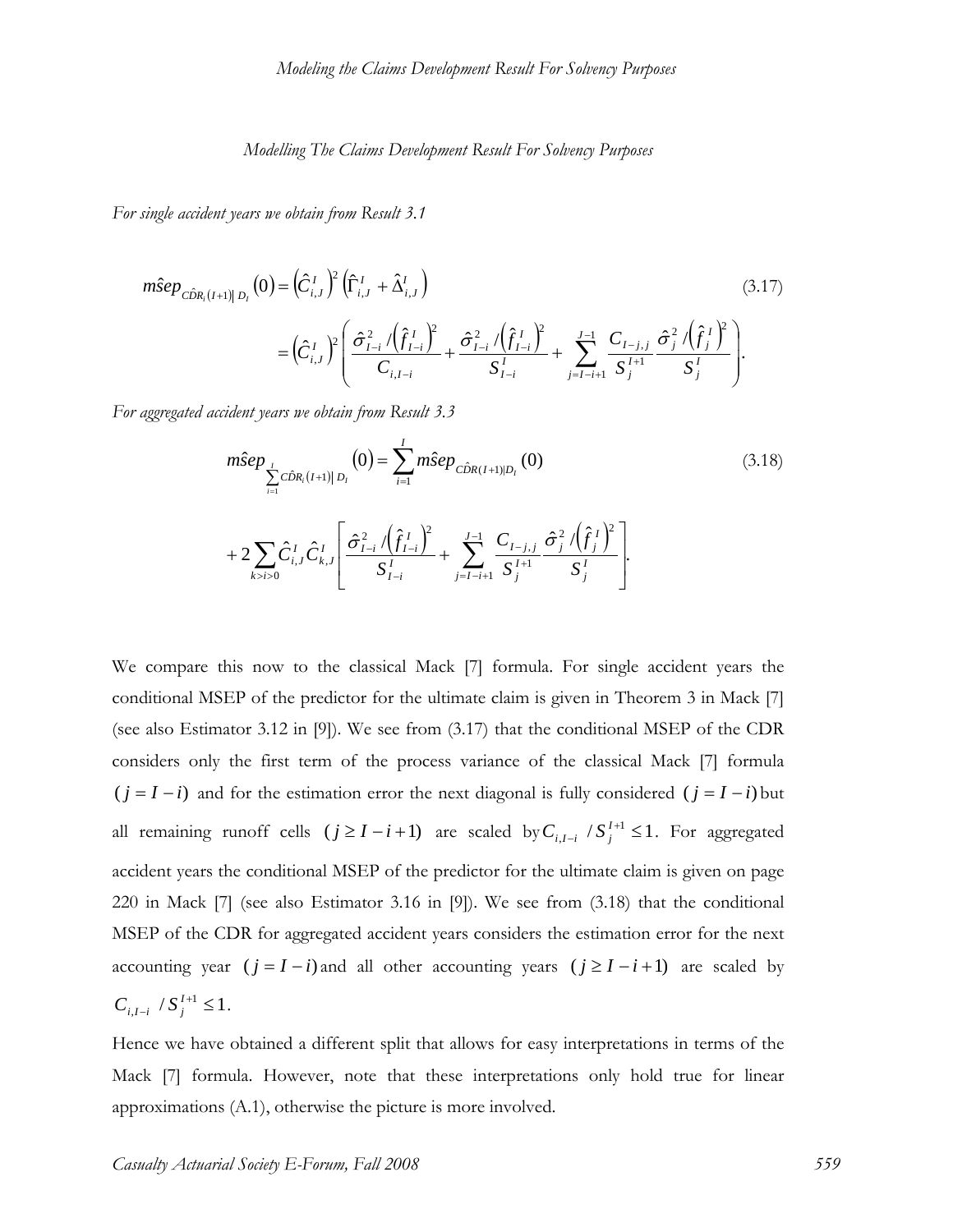# **4. NUMERICAL EXAMPLE AND CONCLUSIONS**

For our numerical example we use the dataset given in Table 2. The table contains cumulative payments  $C_{i,j}$  for accident years  $i \in \{0,1,\ldots,8\}$  at time  $I = 8$  and at time  $I+1=9$ . Hence this allows for an explicitly calculation of the observable claims development result.

|                    | $j=0$     | $\overline{1}$ | $\overline{2}$ | $\mathfrak{Z}$ | $\overline{4}$ | 5         | 6         | 7         | 8         |
|--------------------|-----------|----------------|----------------|----------------|----------------|-----------|-----------|-----------|-----------|
| $i=0$              | 2'202'584 | 3'210'449      | 3'468'122      | 3'545'070      | 3'621'627      | 3'644'636 | 3'669'012 | 3'674'511 | 3'678'633 |
| $i=1$              | 2'350'650 | 3'553'023      | 3'783'846      | 3'840'067      | 3'865'187      | 3'878'744 | 3'898'281 | 3'902'425 | 3'906'738 |
| $i=2$              | 2'321'885 | 3'424'190      | 3'700'876      | 3'798'198      | 3'854'755      | 3'878'993 | 3'898'825 | 3'902'130 |           |
| $i=3$              | 2'171'487 | 3'165'274      | 3'395'841      | 3'466'453      | 3'515'703      | 3'548'422 | 3'564'470 |           |           |
| $i=4$              | 2'140'328 | 3'157'079      | 3'399'262      | 3'500'520      | 3'585'812      | 3'624'784 |           |           |           |
| $i=5$              | 2'290'664 | 3'338'197      | 3'550'332      | 3'641'036      | 3'679'909      |           |           |           |           |
| $i=6$              | 2'148'216 | 3'219'775      | 3'428'335      | 3'511'860      |                |           |           |           |           |
| $i=7$              | 2'143'728 | 3'158'581      | 3'376'375      |                |                |           |           |           |           |
| $i=8$              | 2'144'738 | 3'218'196      |                |                |                |           |           |           |           |
| $\hat{f}_i^I$      | 1.4759    | 1.0719         | 1.0232         | 1.0161         | 1.0063         | 1.0056    | 1.0013    | 1.0011    |           |
| $\hat{f}_i^{I+1}$  | 1.4786    | 1.0715         | 1.0233         | 1.0152         | 1.0072         | 1.0053    | 1.0011    | 1.0011    |           |
| $\hat{\sigma}^2_i$ | 911.43    | 189.82         | 97.81          | 178.75         | 20.64          | 3.23      | 0.36      | 0.04      |           |

Table 2: Run-off triangle (cumulative payments, in \$ 1'000) for time  $I = 8$  and  $I = 9$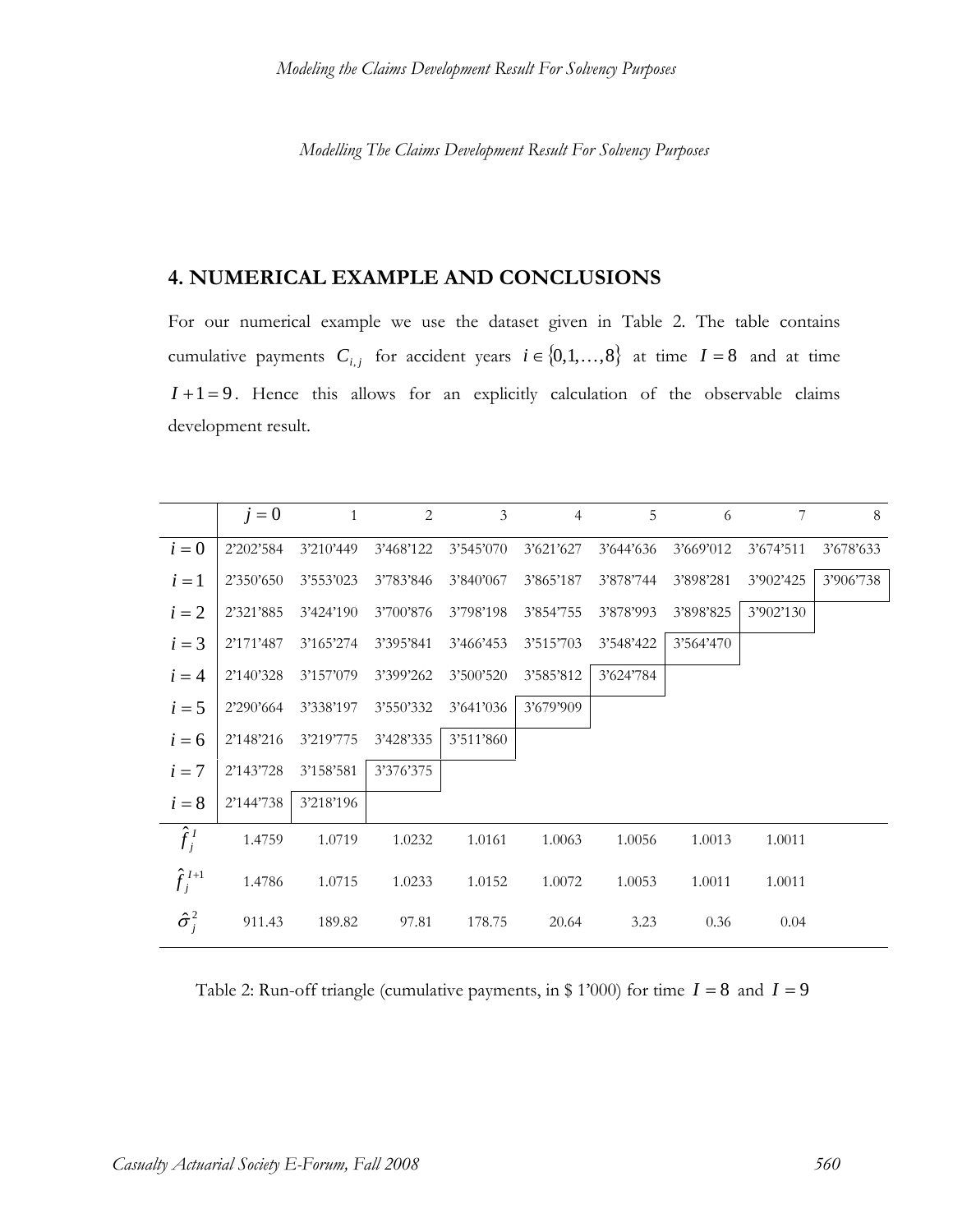Table 2 summarizes the CL estimates  $\hat{f}_j^I$  and  $\hat{f}_j^{I+1}$  of the age-to-age factors  $f_j$  as well as the variance estimates  $\hat{\sigma}_j^2$  for  $j = 0,...,7$ . Since we do not have enough data to estimate

 $\sigma_7^2$  (recall  $I = J$ ) we use the extrapolation given in Mack [7]:

$$
\hat{\sigma}_7^2 = \min \left\{ \hat{\sigma}_6^2, \hat{\sigma}_5^2, \hat{\sigma}_6^4 / \hat{\sigma}_5^2 \right\}.
$$
\n(4.1)

Using the estimates  $\hat{f}_j^I$  and  $\hat{f}_j^{I+1}$  we calculate the claims reserves  $\hat{R}_i^{D_I}$  for the outstanding claims liabilities  $R_i^I$  at time  $t = I$  and  $X_{i,I-i+1} + \hat{R}_i^{D_{I+1}}$  for  $X_{i,I-i+1} + R_i^{I+1}$  $X_{i, I-i+1} + R_i^{I+1}$  at time  $t = I + 1$ , respectively. This then gives realizations of the observable CDR for single accident years and for aggregated accident years (see Table 3). Observe that we have a negative observable aggregate CDR at time  $I + 1$  of about \$ -40'000 (which corresponds to position c) in the P&L statement in Table 1).

| $\dot{i}$      | $\hat{R}_i^{D_I}$ | $X_{i,I-i+1} + \hat{R}_{i}^{D_{I+1}}$ | $\hat{CDR}_i(I+1)$ |
|----------------|-------------------|---------------------------------------|--------------------|
| $\theta$       | $\Omega$          | $\theta$                              | $\Omega$           |
| $\mathbf{1}$   | 4'378             | 4'313                                 | 65                 |
| $\overline{2}$ | 9'348             | 7'649                                 | 1'698              |
| 3              | 28'392            | 24'046                                | 4'347              |
| $\overline{4}$ | 51'444            | 66'494                                | $-15'050$          |
| 5              | 111'811           | 93'451                                | 18'360             |
| 6              | 187'084           | 189'851                               | $-2767$            |
| 7              | 411'864           | 401'134                               | 10'731             |
| 8              | 1'433'505         | 1'490'962                             | $-57'458$          |
| Total          | 2'237'826         | 2'277'900                             | $-40'075$          |

Table 3: Realization of the observable CDR at time  $t = I + 1$ , in \$ 1'000

The question which we now have is whether the true aggregate CDR could also be positive if we had known the true CL factors  $f_i$  at time  $t = I$  (retrospective view). We therefore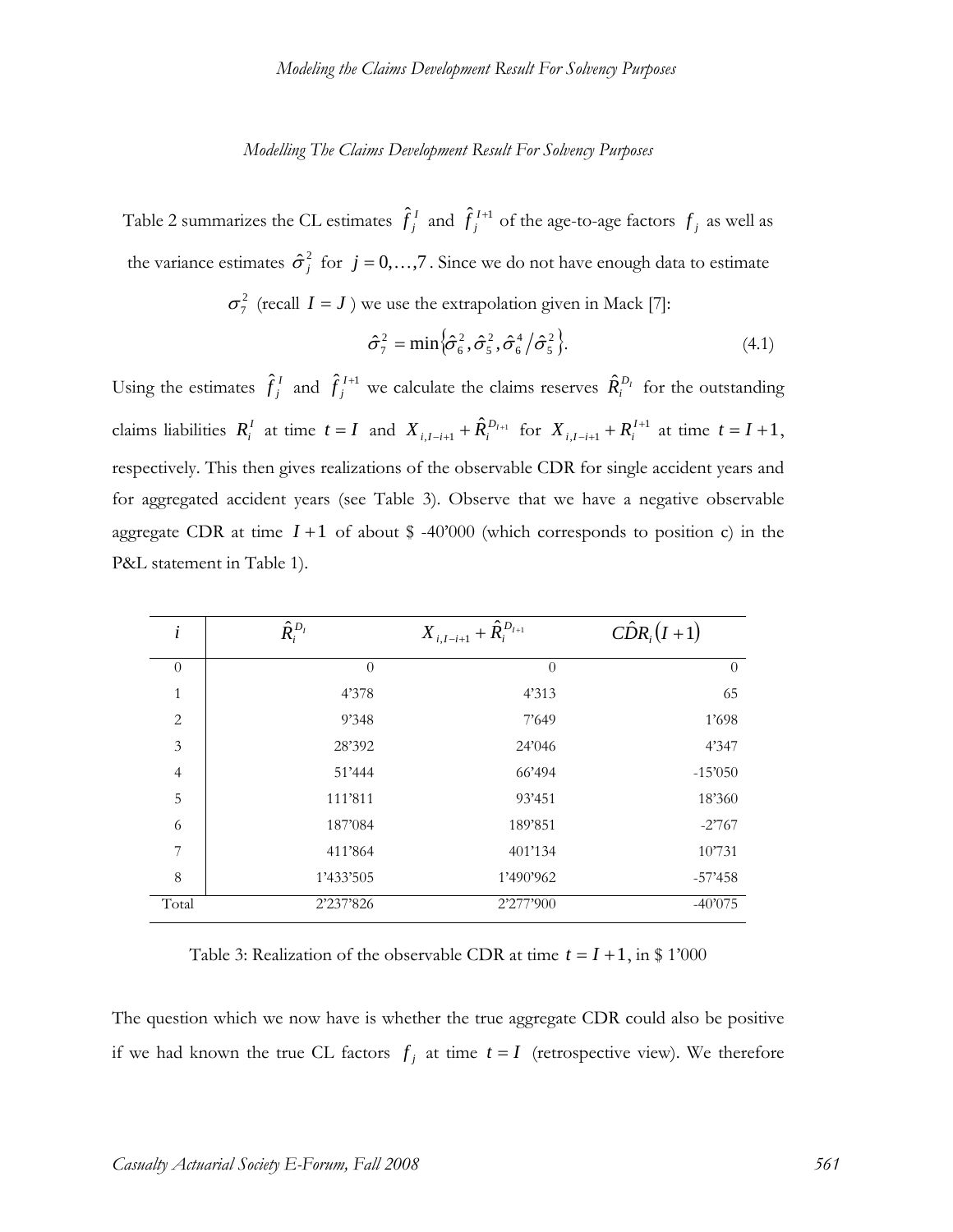perform the variance and MSEP analysis using the results of Section 3. Table 4 provides the estimates for single and aggregated accident years.

On the other hand we would like to know, how this observation of  $$ -40'000$  corresponds to the prediction uncertainty in the budget values, where we have predicted that the CDR is  $\$0$ (see position c) in Table 1). This is the prospective (solvency) view.

We observe that the estimated standard deviation of the true aggregate CDR is equal to \$ 65'412, which means that it is not unlikely to have the true aggregate CDR in the range of about  $\frac{1}{2} \pm 40'000$ . Moreover, we see that the square root of the estimate for the MSEP between true and observable CDR is of size \$ 33'856 (see Table 4), this means that it is likely that the true CDR has the same sign as the observable CDR which is \$ -40'000. Therefore also the knowledge of the true CL factors would probably have led to a negative claims development experience.

Moreover, note that the prediction 0 in the budget values has a prediction uncertainty relative to the observable CDR of \$ 81'080 which means that it is not unlikely to have an observable CDR of \$ -40'000. In other words the solvency capital/risk margin for the CDR should directly be related to this value of \$ 81'080.

| $\dot{i}$      | $\hat{R}_i^{D_I}$ | $V\hat{a}r^{1/2}$ | $m\hat{S}ep_{CDR D_{I}}(C\hat{D}R)^{\!V\!2}$ | $m\hat{S}ep_{\hat{CDR}  D_{I}}(0)^{1/2}$ | $msep_{\textit{Mack}}^{1/2}$ |
|----------------|-------------------|-------------------|----------------------------------------------|------------------------------------------|------------------------------|
| $\overline{0}$ | $\theta$          |                   |                                              |                                          |                              |
| 1              | 4'378             | 395               | 407                                          | 567                                      | 567                          |
| $\overline{c}$ | 9'348             | 1'185             | 900                                          | 1'488                                    | 1'566                        |
| 3              | 28'392            | 3'395             | 1'966                                        | 3'923                                    | 4'157                        |
| 4              | 51'444            | 8'673             | 4'395                                        | 9'723                                    | 10'536                       |
| 5              | 111'811           | 25'877            | 11'804                                       | 28'443                                   | 30'319                       |
| 6              | 187'084           | 18'875            | 9'100                                        | 20'954                                   | 35'967                       |
| 7              | 411'864           | 25'822            | 11'131                                       | 28'119                                   | 45'090                       |
| 8              | 1'433'505         | 49'978            | 18'581                                       | 53'320                                   | 69'552                       |
| $cov^{1/2}$    |                   | $\theta$          | 20'754                                       | 39'746                                   | 50'361                       |
| Total          | 2'237'826         | 65'412            | 33'856                                       | 81'080                                   | 108'401                      |

Table 4: Volatilities of the estimates in \$ 1'000 with: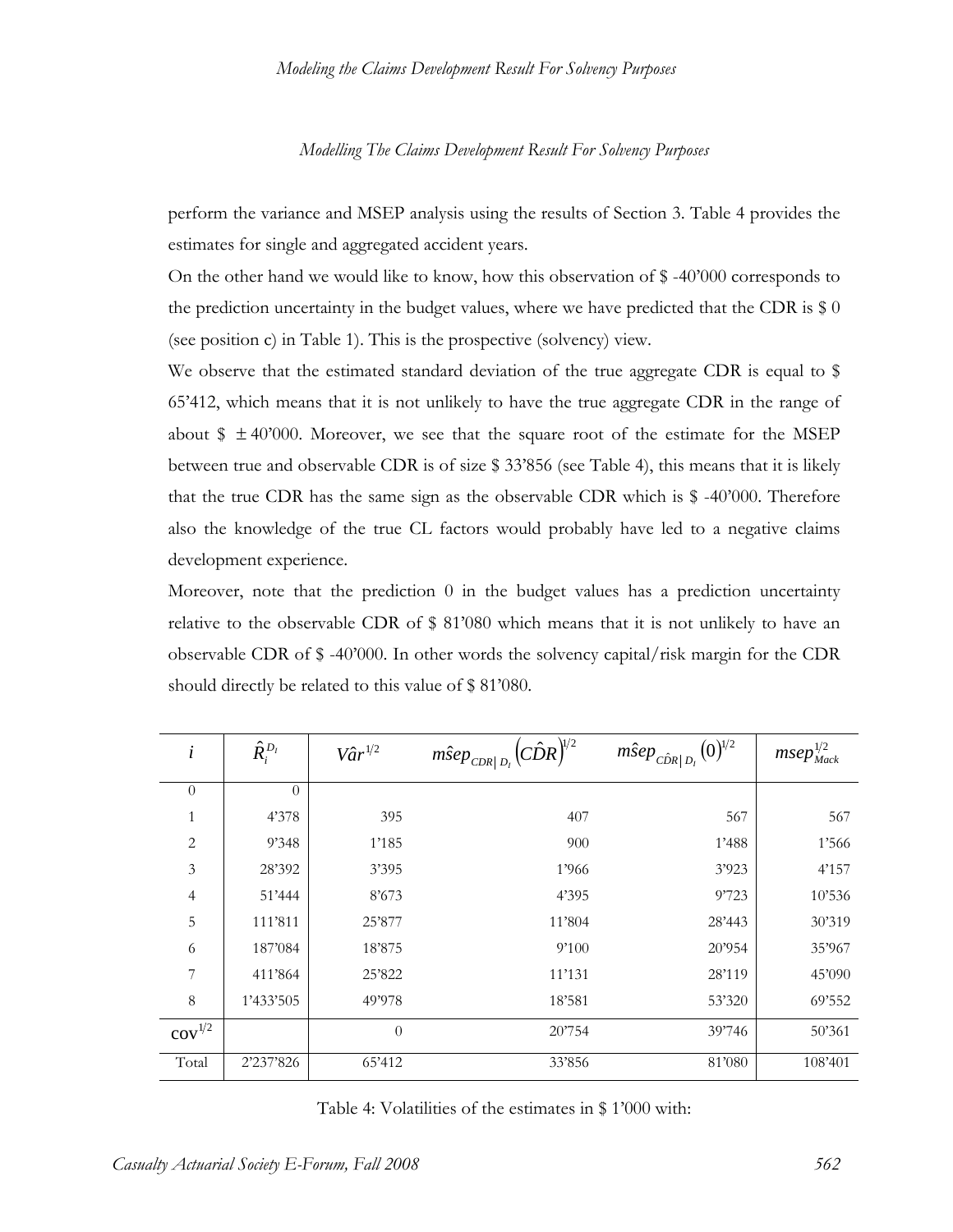$$
\hat{R}_{i}^{D_{I}}
$$
 estimated reserves at time  $t = I$ , cf. (2.21)  
\n
$$
V\hat{a}r^{1/2}
$$
 estimated std. dev. of the true CDR, cf. (3.8)  
\n
$$
m\hat{s}ep_{\hat{C}\hat{D}R}|_{D_{I}}(C\hat{D}R)^{1/2}
$$
 estimated  $msep^{1/2}$  between true and observable CDR, cf.  
\n(3.10) and (3.12)  
\n
$$
m\hat{s}ep_{\hat{C}\hat{D}R}|_{D_{I}}(0)^{1/2}
$$
 prediction std. dev. of 0 compared to  $C\hat{D}R_{i}(I+1)$ , cf. (3.9)  
\nand (3.15)  
\n
$$
msep^{1/2}
$$
 of the ultimate claim, cf. Mack [7] and (4.3)

**Note** that we only consider the one-year uncertainty of the claims reserves run-off. This is exactly the short term view/picture that should look fine to get to the long term. In order to treat the full run-off one can then add, for example, a cost-of-capital margin to the remaining run-off which ensures that the future solvency capital can be financed. We emphasize that it is important to add a margin which ensures the smooth run-off of the whole liabilities after the next accounting year.

Finally, these results are compared to the classical Mack formula [7] for the estimate of the conditional MSEP of the ultimate claim  $C_{i,J}$  by  $\hat{C}_{i,J}^I$  in the distribution-free CL model. The Mack formula [7] gives the total uncertainty of the full run-off (long term view) which estimates

$$
mse_{Mack}(\hat{C}_{i,J}^I) = E\bigg[\big(C_{i,J} - \hat{C}_{i,J}^I\big)^2 | D_I \bigg]
$$
\n(4.2)

and

$$
mse_{Mack}\left(\sum_{i=1}^{I} \hat{C}_{i,J}^{I}\right) = E\left[\left(\sum_{i=1}^{I} C_{i,J} - \sum_{i=1}^{I} \hat{C}_{i,J}^{I}\right)^{2} | D_{I}\right],
$$
\n(4.3)

see also Estimator 3.16 in [9]. Notice that the information in the next accounting year (diagonal  $I + 1$ ) contributes substantially to the total uncertainty of the total ultimate claim over prior accident years. That is, the uncertainty in the next accounting year is \$ 81'080 and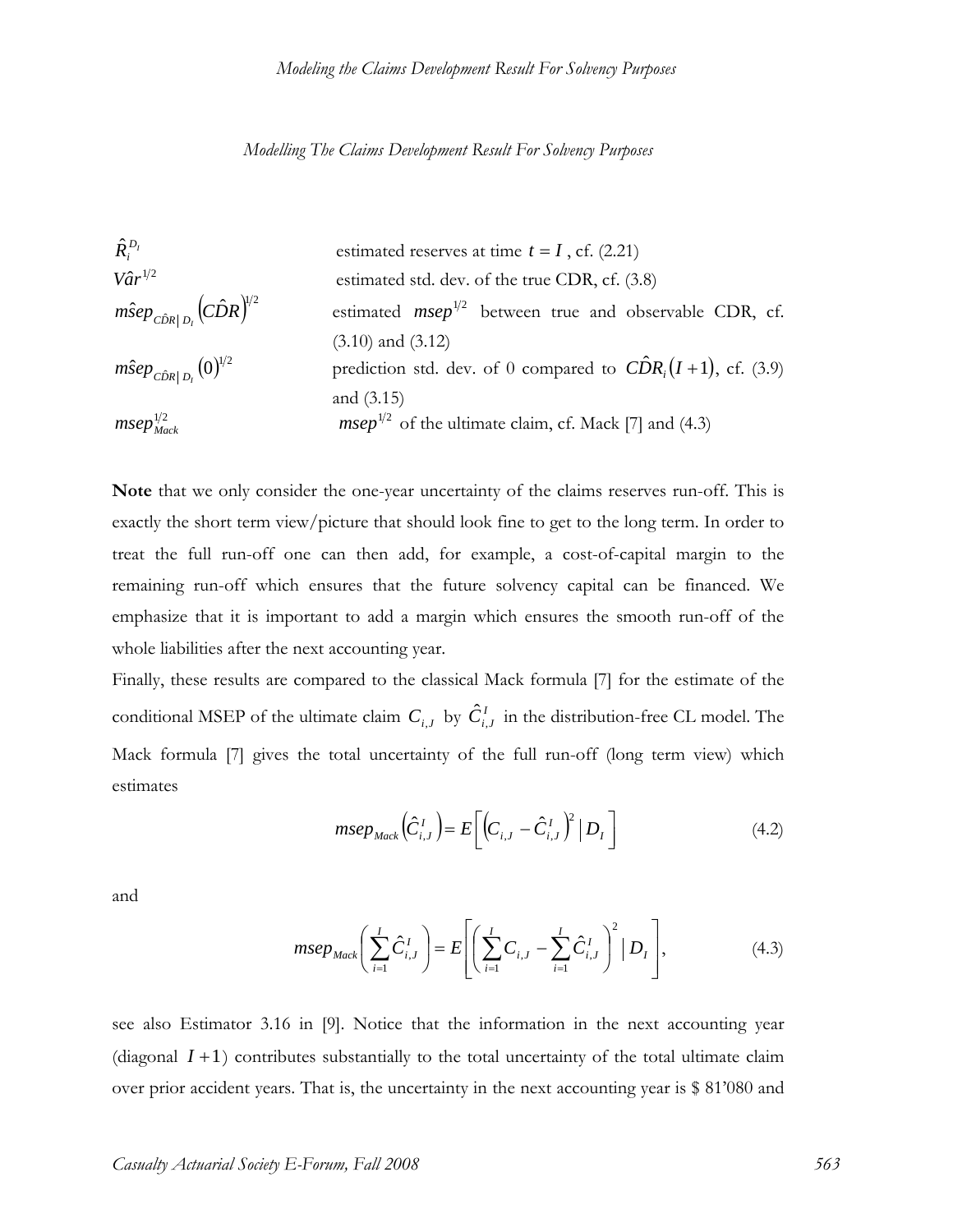the total uncertainty is \$ 108'401. Note that we have chosen a short-tailed line of business so it is clear that a lot of uncertainty is already contained in the next accounting year. Generally speaking, the portion of uncertainty which is already contained in the next accounting year is larger for short-tailed business than for long-tailed business since in long-tailed business the adverse movements in the claims reserves emerge slowly over many years. If one chooses long-tailed lines of business then the one-year risk is about 2/3 of the full run-off risk. This observation is inline with a European field study in different companies, see AISAM-ACME [1].

# **APPENDIX A. PROOFS AND DERIVATIONS**

Assume that  $a_i$  are positive constants with  $1 \gg a_i$  then we have

$$
\prod_{j=1}^{J} (1 + a_j) - 1 \approx \sum_{j=1}^{J} a_j , \qquad (A.1)
$$

where the right-hand side is a lower bound for the left-hand side. Using the above formula we will approximate all product terms from our previous work [10] by summations.

**Derivation of Result 3.1.** We first give the derivation of Result 3.1 for a single accident year. Note that the term  $\hat{\Delta}_{i,J}^I$  is given in formula (3.10) of [10]. Henceforth there remains to derive the terms  $\hat{\Phi}^I_{i,J}$  and  $\hat{\Gamma}^I_{i,J}$ .

For the term  $\hat{\Phi}^I_{i,J}$  we obtain from formula (3.9) in [10]

$$
\left[1+\frac{\hat{\sigma}_{I-i}^{2}/(\hat{f}_{I-i}^{I})^{2}}{C_{i,I-i}}\right] \left(\prod_{j=I-i+1}^{J-1}\left(1+\frac{\hat{\sigma}_{j}^{2}/(\hat{f}_{j}^{I})^{2}}{C_{I-j,j}}\left(\frac{C_{I-j,j}}{S_{j}^{I+1}}\right)^{2}\right)-1\right)
$$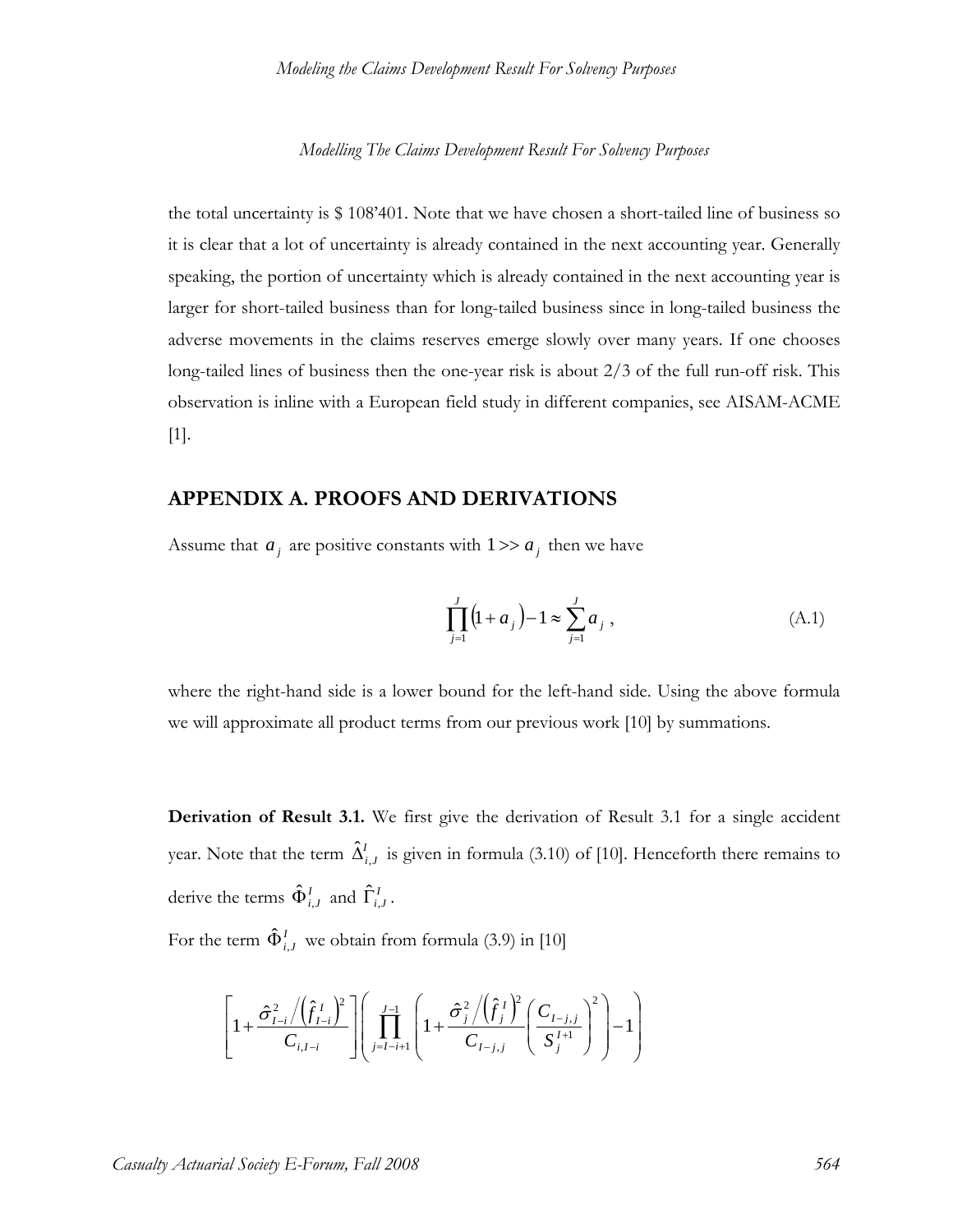$$
\approx \left[1 + \frac{\hat{\sigma}_{I-i}^{2} / (\hat{f}_{I-i}^{I})^{2}}{C_{i,I-i}}\right] \sum_{j=I-i+1}^{J-1} \frac{\hat{\sigma}_{j}^{2} / (\hat{f}_{j}^{I})^{2}}{C_{I-j,j}} \left(\frac{C_{I-j,j}}{S_{j}^{I+1}}\right)^{2}
$$
\n
$$
\approx \sum_{j=I-i+1}^{J-1} \frac{\hat{\sigma}_{j}^{2} / (\hat{f}_{j}^{I})^{2}}{C_{I-j,j}} \left(\frac{C_{I-j,j}}{S_{j}^{I+1}}\right)^{2} = \hat{\Phi}_{i,J}^{I},
$$
\n(A.2)

where the approximations are accurate because  $1 \gg \frac{\hat{\sigma}_{l-i}^2/(\hat{f}_{l-i}^l)}{Z}$  $i, I - i$ *I I i I i C f* −  $>> \frac{O_{I-i}/U_{I-1}}{U}$ ,  $1 >> \frac{\hat{\sigma}_{I-i}^2/(\hat{f}_{I-i}^I)^2}{\hat{\sigma}_{I-i}^2}$  for typical claims

reserving data.

For the term  $\hat{\Gamma}^I_{i,J}$  we obtain from (3.16) in [10]

$$
\left( \left[ 1 + \frac{\hat{\sigma}_{I-i}^{2} / (\hat{f}_{I-i}^{I})^{2}}{C_{i,I-i}} \right] \prod_{j=I-i+1}^{J-1} \left( 1 + \frac{\hat{\sigma}_{j}^{2} / (\hat{f}_{j}^{I})^{2}}{C_{I-j,j}} \left( \frac{C_{I-j,j}}{S_{j}^{I+1}} \right)^{2} \right) \right) - 1\n\n\approx \frac{\hat{\sigma}_{I-i}^{2} / (\hat{f}_{I-i}^{I})^{2}}{C_{i,I-i}} + \sum_{j=I-i+1}^{J-1} \frac{\hat{\sigma}_{j}^{2} / (\hat{f}_{j}^{I})^{2}}{C_{I-j,j}} \left( \frac{C_{I-j,j}}{S_{j}^{I+1}} \right)^{2} = \hat{\Psi}_{i}^{I} + \hat{\Phi}_{i,J}^{I} = \hat{\Gamma}_{i,J}^{I} .
$$
\n(A.3)

Henceforth, Result 3.1 is obtained from (3.8), (3.14) and (3.15) in [10].

□

**Derivations of Results 3.2 and 3.3**. We now turn to Result 3.2. All that remains to derive are the correlation terms.

We start with the derivation of  $\hat{\Lambda}_{k,J}^{I}$  (this differs from the calculation in [6]). From (4.24)-(4.25) in [6] we see that for  $i < k$  the cross covariance term of the estimation error

$$
C_{i,I-i}^{-1} C_{k,I-k}^{-1} E \left[ C \hat{D} R_i (I+1) \big| D_I \right] E \left[ C \hat{D} R_k (I+1) \big| D_I \right]
$$

is estimated by resampled values  $\hat{f}_j$  , given  $D_I$  , which implies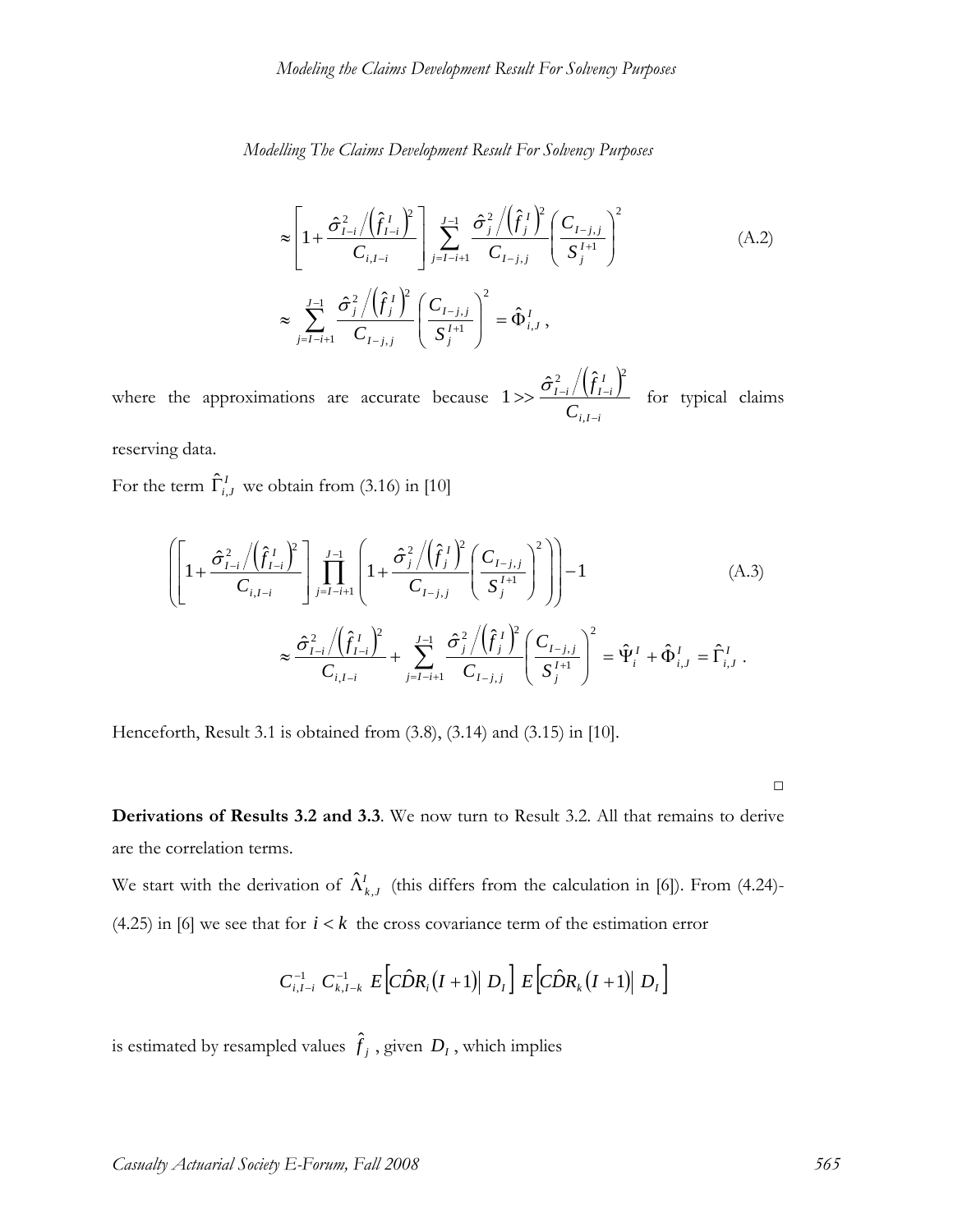$$
E\left[\left(\prod_{j=1-i}^{J-1} \hat{f}_{j}^{I} - f_{I-i} \prod_{j=I-i+1}^{J-1} \left(\frac{S_{j}^{I}}{S_{j}^{I+1}} \hat{f}_{j}^{I} + f_{j} \frac{C_{I-j,j}}{S_{j}^{I+1}}\right)\right] \times \left(\prod_{j=I-k}^{J-1} \hat{f}_{j}^{I} - f_{I-k} \prod_{j=I-k+1}^{J-1} \left(\frac{S_{j}^{I}}{S_{j}^{I+1}} \hat{f}_{j}^{I} + f_{j} \frac{C_{I-j,j}}{S_{j}^{I+1}}\right)\right) |D_{I}\right] \qquad (A.4)
$$

$$
= \left(\prod_{j=I-i}^{J-1} E\left[\left(\hat{f}_{j}^{I}\right)^{2} | D_{I}\right] + f_{I-i}^{2} \prod_{j=I-i+1}^{J-1} E\left[\left(\frac{S_{j}^{I}}{S_{j}^{I+1}} \hat{f}_{j}^{I} + f_{j} \frac{C_{I-j,j}}{S_{j}^{I+1}}\right)^{2} | D_{I}\right]
$$

$$
- f_{I-i}^{2} \prod_{j=I-i+1}^{J-1} E\left[\hat{f}_{j}^{I} \left(\frac{S_{j}^{I}}{S_{j}^{I+1}} \hat{f}_{j}^{I} + f_{j} \frac{C_{I-j,j}}{S_{j}^{I+1}}\right) | D_{I}\right]
$$

$$
- \prod_{j=I-i}^{J-1} E\left[\hat{f}_{j}^{I} \left(\frac{S_{j}^{I}}{S_{j}^{I+1}} \hat{f}_{j}^{I} + f_{j} \frac{C_{I-j,j}}{S_{j}^{I+1}}\right) | D_{I}\right] \prod_{j=I-k}^{I-i-1} f_{j}.
$$

Note that the last two lines differ from (4.25) in [6]. This last expression is now equal to (see also Section 4.1.2 in [6])

$$
= \left\{ \prod_{j=1-i}^{J-1} \left( \frac{\sigma_j^2}{S_j^I} + f_j^2 \right) + f_{I-i}^2 \prod_{j=I-i+1}^{J-1} \left( \left( \frac{S_j^I}{S_j^{I+1}} \right)^2 \frac{\sigma_j^2}{S_j^I} + f_j^2 \right) \right\}
$$
  
-  $f_{I-i}^2 \prod_{j=I-i+1}^{J-1} \left( \frac{S_j^I}{S_j^{I+1}} \frac{\sigma_j^2}{S_j^I} + f_j^2 \right) - \prod_{j=I-i}^{J-1} \left( \frac{S_j^I}{S_j^{I+1}} \frac{\sigma_j^2}{S_j^I} + f_j^2 \right) \prod_{j=I-k}^{I-i-1} f_j.$ 

Next we use (A.1), so we see that the last line can be approximated by

$$
\approx \left\{ \sum_{j=I-i}^{J-1} \frac{\sigma_j^2/f_j^2}{S_j^I} + \sum_{j=I-i+1}^{J-1} \left( \frac{S_j^I}{S_j^I} \right)^2 \frac{\sigma_j^2/f_j^2}{S_j^I} - \sum_{j=I-i+1}^{J-1} \frac{S_j^I}{S_j^I} \frac{\sigma_j^2/f_j^2}{S_j^I} - \sum_{j=I-i}^{J-1} \frac{S_j^I}{S_j^I} \frac{\sigma_j^2/f_j^2}{S_j^I} \right\} \prod_{j=I-k}^{I-i-1} f_j^2
$$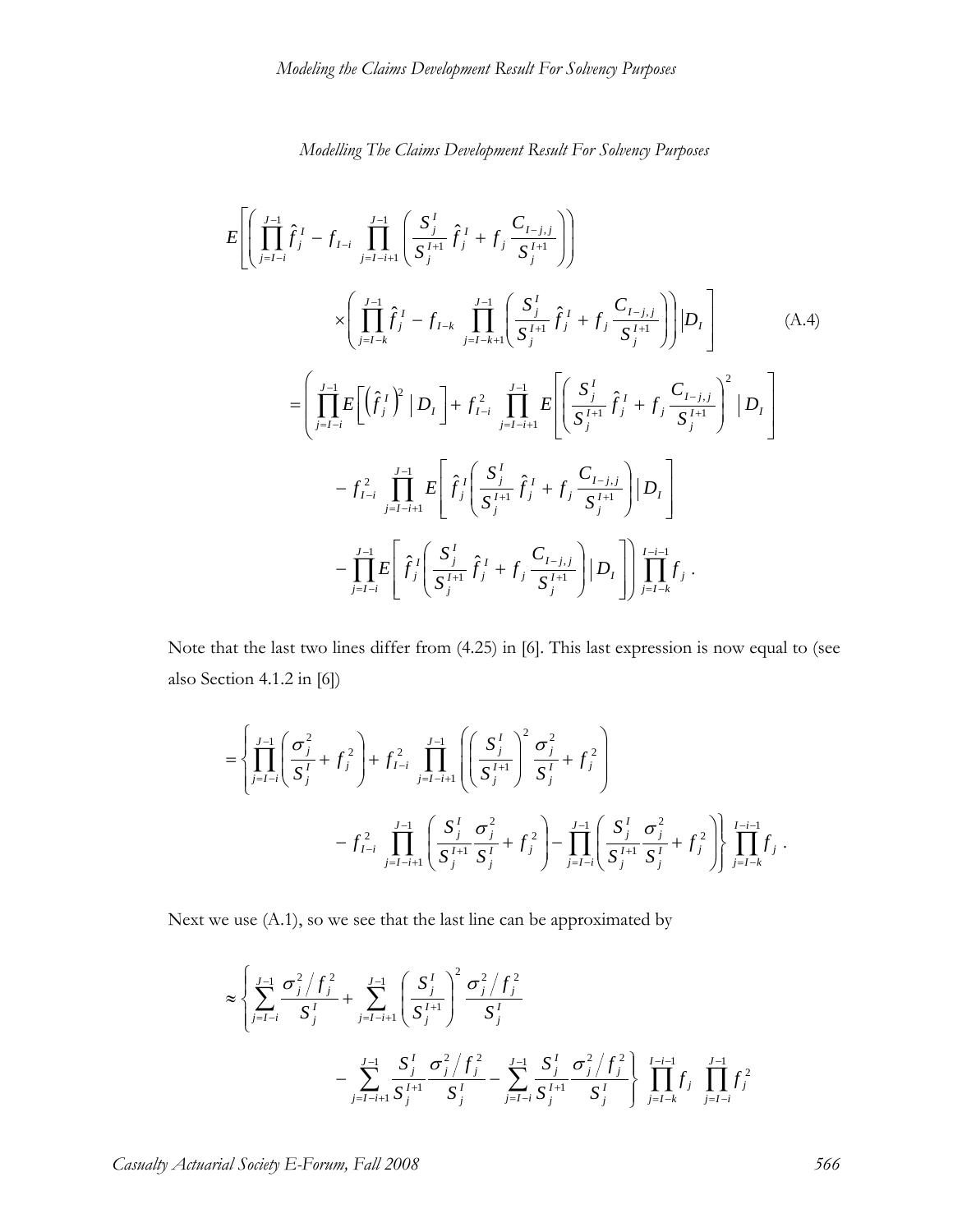$$
= \left\{ \frac{\sigma_{I-i}^2/f_{I-i}^2}{S_{I-i}^I} - \frac{S_{I-i}^I}{S_{I-i}^{I+1}} \frac{\sigma_{I-i}^2/f_{I-i}^2}{S_{I-i}^I} + \sum_{j=I-i+1}^{J-1} \left(1 - \frac{S_j^I}{S_j^{I+1}}\right)^2 \frac{\sigma_j^2/f_j^2}{S_j^I} \right\} \prod_{j=I-k}^{I-i-1} f_j \prod_{j=I-i}^{J-1} f_j^2.
$$

Next we note that  $1 - S_j^I \left/ S_j^{I+1} \right. = C_{I-j,j} \left/ S_j^{I+1} \right.$ *I j*  $S_j^I/S_j^{I+1} = C_{I-j,j}/S_j^{I+1}$  hence this last term is equal to

$$
= \left\{ \frac{C_{i,I-i}}{S_{I-i}^{I+1}} \frac{\sigma_{I-i}^2/f_{I-i}^2}{S_{I-i}^{I}} + \sum_{j=I-i+1}^{J-1} \left( \frac{C_{I-j,j}}{S_j^{I+1}} \right)^2 \frac{\sigma_j^2/f_j^2}{S_j^{I}} \right\} \prod_{j=I-k}^{I-i-1} f_j \prod_{j=I-i}^{J-1} f_j^2.
$$

Hence plugging in the estimators for  $f_j$  and  $\sigma_j^2$  at time *I* yields the claim.

Hence there remains to calculate the second term in Result 3.2. From (3.13) in [10] we again

obtain the claim, using that  $1 >> \frac{\hat{\sigma}_{l-i}^2 / (\hat{f}_{l-i}^I)}{Z}$  $i, I - i$ *I I i I i C f* −  $>> \frac{O_{I-i}/U_{I-1}}{U}$ ,  $1 >> \frac{\hat{\sigma}_{I-i}^2/(\hat{f}_{I-i}^I)^2}{Z}$  for typical claims reserving data.

So there remains to derive Result 3.3. The proof is completely analogous, the term containing  $\hat{\Lambda}^I_{i,J}$  was obtained above. The term  $\hat{\Xi}^I_{i,J}$  is obtained from (3.17) in [10] analogous to (A.3).

This completes the derivations.

□

# **5. REFERENCES**

- [1] AISAM-ACME (2007). AISAM-ACME study on non-life long tail liabilities. Reserve risk and risk margin assessment under Solvency II. October 17, 2007.
- [2] Böhm, H., Glaab, H. (2006). Modellierung des Kalenderjahr-Risikos im additiven und multiplikativen Schadenreservierungsmodell. Talk presented at the German ASTIN Colloquium.
- [3] Bühlmann, H., De Felice, M., Gisler, A., Moriconi, F., Wüthrich, M.V. (2008). Recursive credibility formula for chain ladder factors and the claims development result. Preprint, ETH Zurich.
- [4] De Felice, M., Moriconi, F. (2006). Process error and estimation error of year-end reserve estimation in the distribution free chain-ladder model. Alef Working Paper, Rome, November 2006.